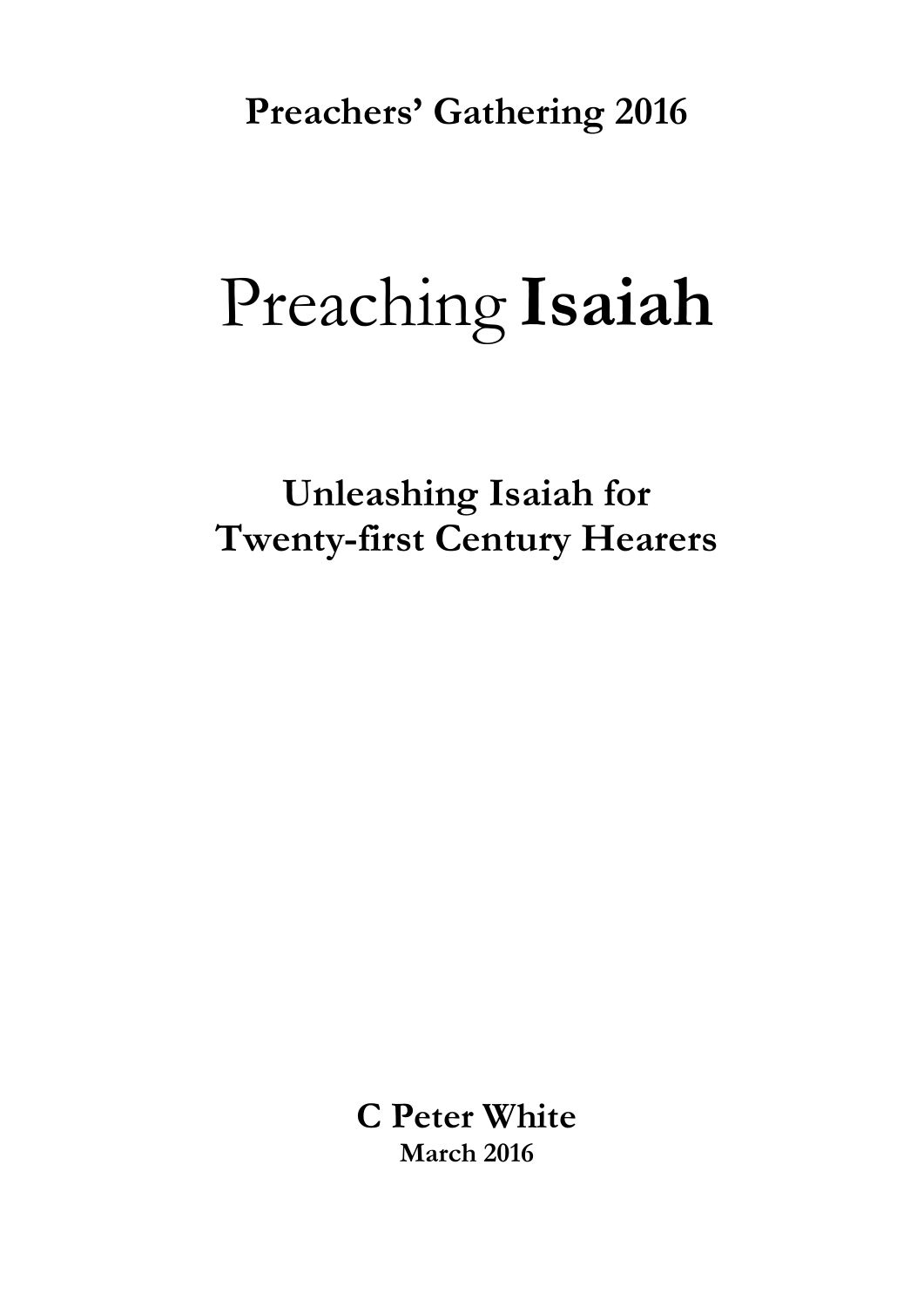## Preaching **Isaiah**

### **Unleashing Isaiah for twenty-first century hearers**

Copyright © C. Peter White**,** 2016

This booklet contains materials designed to give preachers a 'leg-up' in preparing to preach the main themes in Isaiah. They were first issued as four papers at a 'Preachers' Gathering' held in Macdonald's Hotel, Polmont on  $7<sup>th</sup>$  &  $8<sup>th</sup>$  March 2016, and edited into in this booklet in July 2018

### **Table of Contents**

.

| Isaiah – an Introduction         |                                                          |                  | $\mathbf{1}$ |  |
|----------------------------------|----------------------------------------------------------|------------------|--------------|--|
| $Isaiah - a Summary$             |                                                          |                  |              |  |
| <b>Sermon Material and Notes</b> |                                                          |                  |              |  |
| Sermon 1                         | Isaiah introduces his book                               | Isaiah 1         | 10           |  |
|                                  | Sermon 2 God's (truly) amazing plan                      | Isaiah $2:1-5$   | 11           |  |
| Sermon 3                         | Isaiah's call                                            | Isaiah 6         | 11           |  |
|                                  | Sermon 4 The Sign of a pregnant virgin                   | Isaiah 7         | 12           |  |
| Sermon 5                         | The coming Prince of Peace                               | Isaiah $9v. 1-7$ | 13           |  |
| Sermon 6                         | Oracle against Babylon                                   | Isaiah 14 v.1-23 | 14           |  |
| Sermon 7                         | A thrilling rescue – hey, God can be trusted! 36 & 37    |                  | 15           |  |
| Sermon 8                         | Comfort for the future Jews in exile                     | Isaiah 40        | 16           |  |
| Sermon 9                         | The first servant song                                   | Isaiah 42.1-9    | 17           |  |
|                                  | Sermon 10 'Who is like our God?'                         | Isaiah 44        | 18           |  |
|                                  | Sermon 11 Our Saviour, and how he saves us               | $52.13 - 53.12$  | 19           |  |
|                                  | Sermon 12 God's great offer                              | Isaiah ch. 55    | 20           |  |
|                                  | Sermon 13 The next life. New heavens, new earth 65.17-25 |                  | 21           |  |
|                                  | Sermon 14 Humankind's two destinies                      | Isaiah 66        | 22           |  |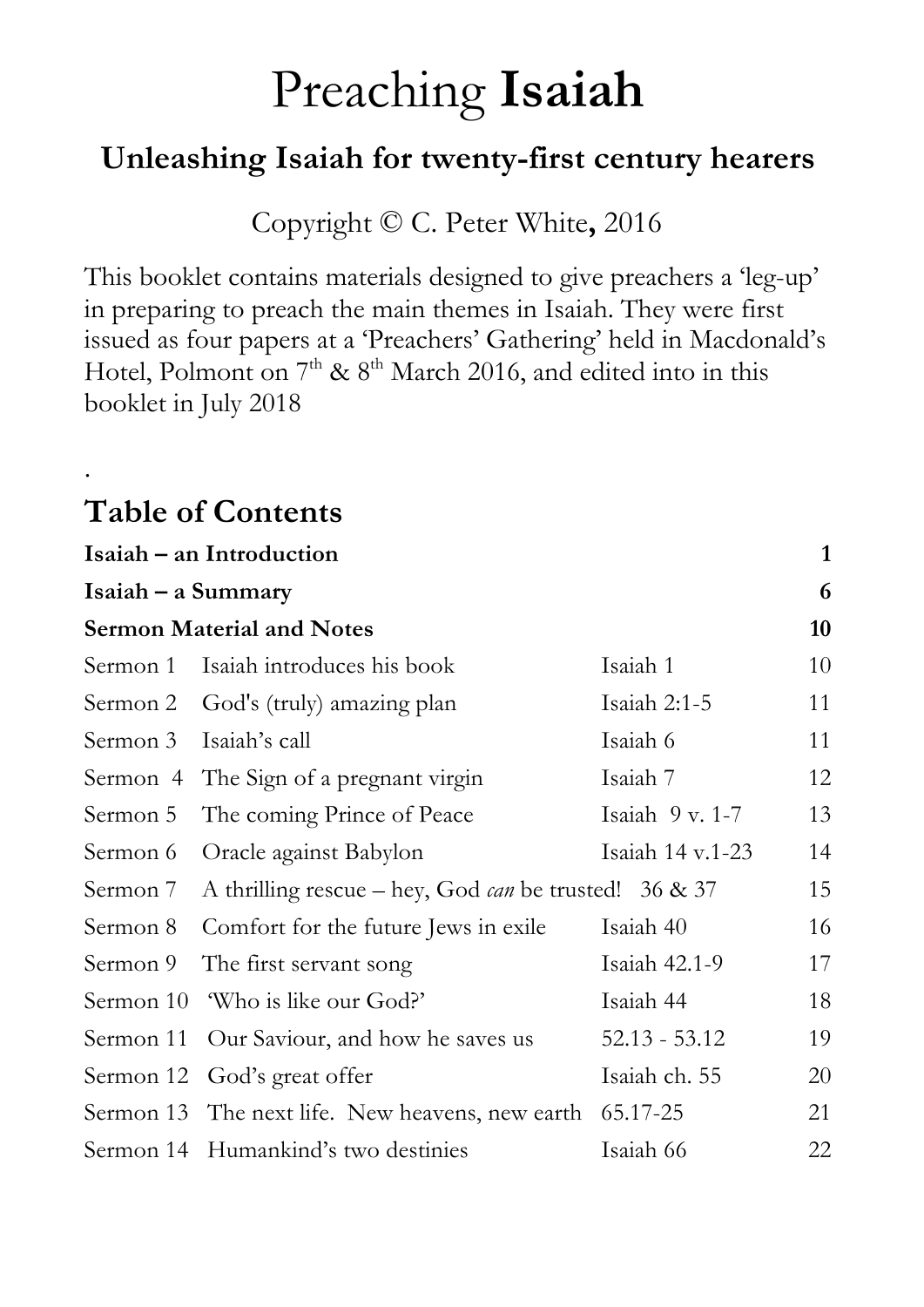### **Isaiah – an Introduction**

Study or preach through Isaiah and you end up overwhelmed, thrilled by the scope and stature of his vision. It is often difficult literature but more than repays hard work.

Isaiah is a key book in scripture. The NT is saturated with Isaiah's insights and his prophetic understanding of both the facts about and the significance of Jesus Christ, and the plans God has for the world. It quotes Isaiah (according to the UBS Greek NT) 418 times. Chapter 53 alone is quoted 41 times. No wonder it is called the  $5<sup>th</sup>$  Gospel.

It was also written at a key time in salvation history. During Isaiah's ministry, as he warned, Israel the northern kingdom was conquered by Assyria and most of its inhabitants were deported. Isaiah likewise foretold both the rise of Babylon which took place about 60 years after he died, and its fall to Cyrus of Persia – whom he names – 90 years after that. He predicted the Babylonian exile and the people's return when Babylon fell: watersheds in the life of Israel and in their preparation by God for the birth of Jesus.

But Isaiah's stature rests on far more than knowing things in advance, miraculous as that was (and irresistible evidence for the existence of God who inspired it). His grasp of how God runs the world, and to what plan and climax, is breath-taking. Isaiah is the Romans of the Old Testament More than that, it is expressed in magnificent poetry. Even in translation you can feel its power.

"Though your sins be as scarlet, they shall be as white as snow."

"I will sing for my Beloved a song about his vineyard."

"Unto us a child is born, unto us a son is given."

"How you have fallen from heaven, O morning star."

"And the redeemed of the Lord shall return, and come with singing unto Zion, and everlasting joy shall be upon their heads."

"All we like sheep have gone astray, and the Lord has laid on him the iniquity of us all."

I don't suppose there is a page without a memorable and momentous verse.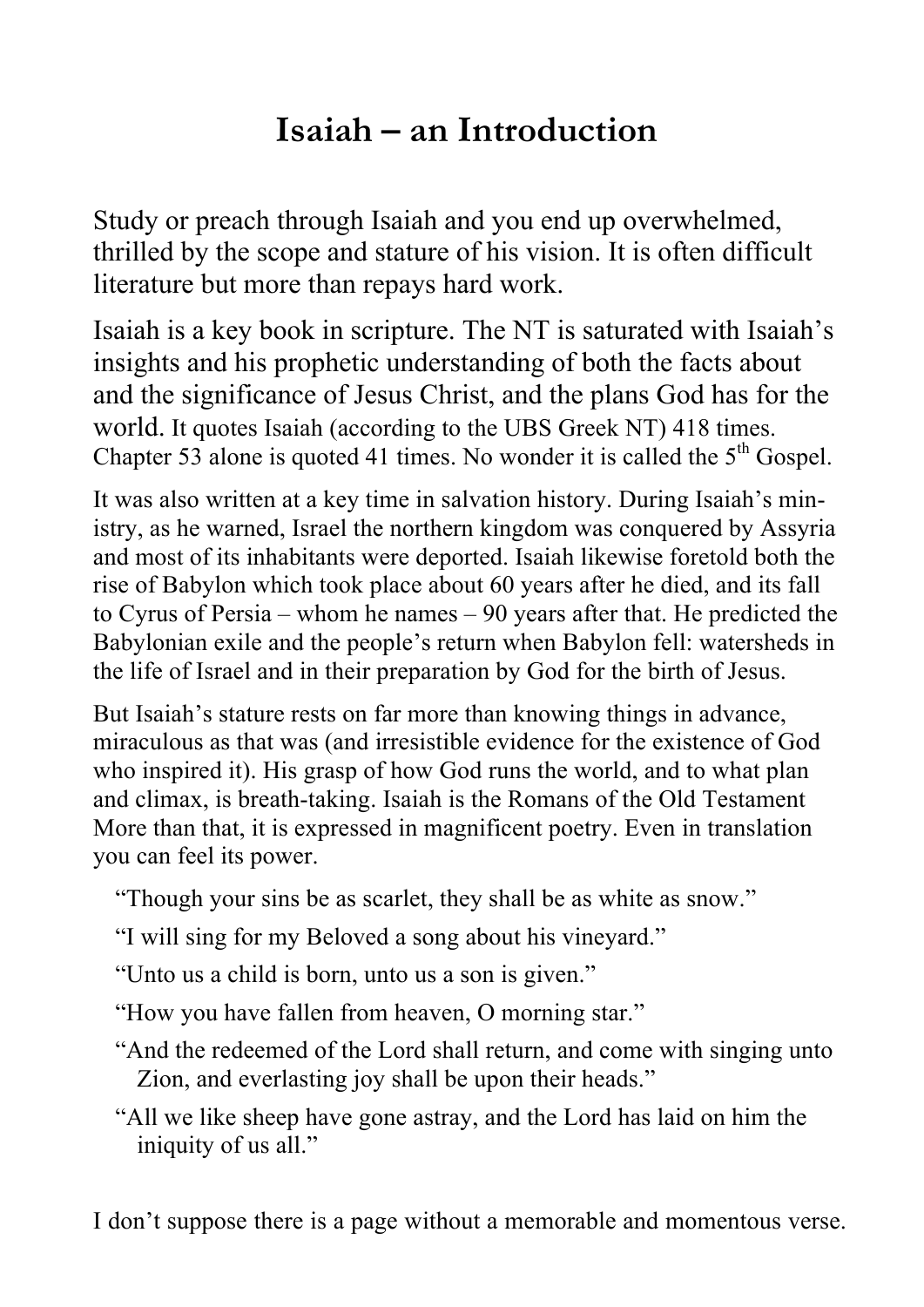It is fascinating that just as the Bible has sixty-six books – 39 in the old Testament, 27 in the new – Isaiah has sixty-six chapters normally classified into the first 39 and the remaining 27. And those twenty-seven tell a similar story to that of the new Testament. Both start with the voice of one crying in the wilderness, "Prepare the way for the Lord." Both have Christ's cross at their heart. And both end with a startling combination of invitation and warning, glory and solemnity:

Isaiah  $66.22-24$  = Revelation 22.17-21, thus:

- Isaiah: As the new heavens and earth will endure before me, so will your name . . . but the dead bodies of those who rebelled against me will be loathsome to all mankind.
- Revelation: The Spirit and the bride say 'come, take the free gift of the water of life . . . but anyone who takes words away from this book, God will take away his share in the tree of life.

**Who was Isaiah?** It becomes repeatedly clear that he was well-connected. According to the mediaeval Jewish commentator Kimchi, his father Amoz was brother to Amaziah, King Uzziah's father. If so, he was minor royalty and cousin to the king. He was a Jerusalem man, married with at least two children.

#### **The historical situation.**

Isaiah preached from 740 BC to about 695 or a little longer (Sennacherib was assassinated, ch.37 v.38, in 681). Assyria was the dominant empire from 800 to 625 when it fell to Babylon, then Babylon until 538 when Cyrus of Persia conquered it (Dan. 5:30f). Both of these events were predicted by Isaiah. See the timeline in the 'Hearing the Word' booklets p.5, and the map there on p.4 and in colour as a separate file.

Assyria conquered the northern kingdom Israel, taking its capital Samaria in 724 and exiling most of the population, during Isaiah's lifetime, just as he warned. Later Babylon steadily conquered the southern kingdom Judah, deporting the people in groups from about 605BC (Daniel and friends) with the final fall of Jerusalem and exile of most of the population in 587. Then when Cyrus took Babylon in 538 he arranged the return of the people to Jerusalem and the rebuilding of the Jerusalem temple (Ezra ch. 1)  $$ exactly as Isaiah had prophesied 190 years earlier (44.24 – 45.13). What God says, He does.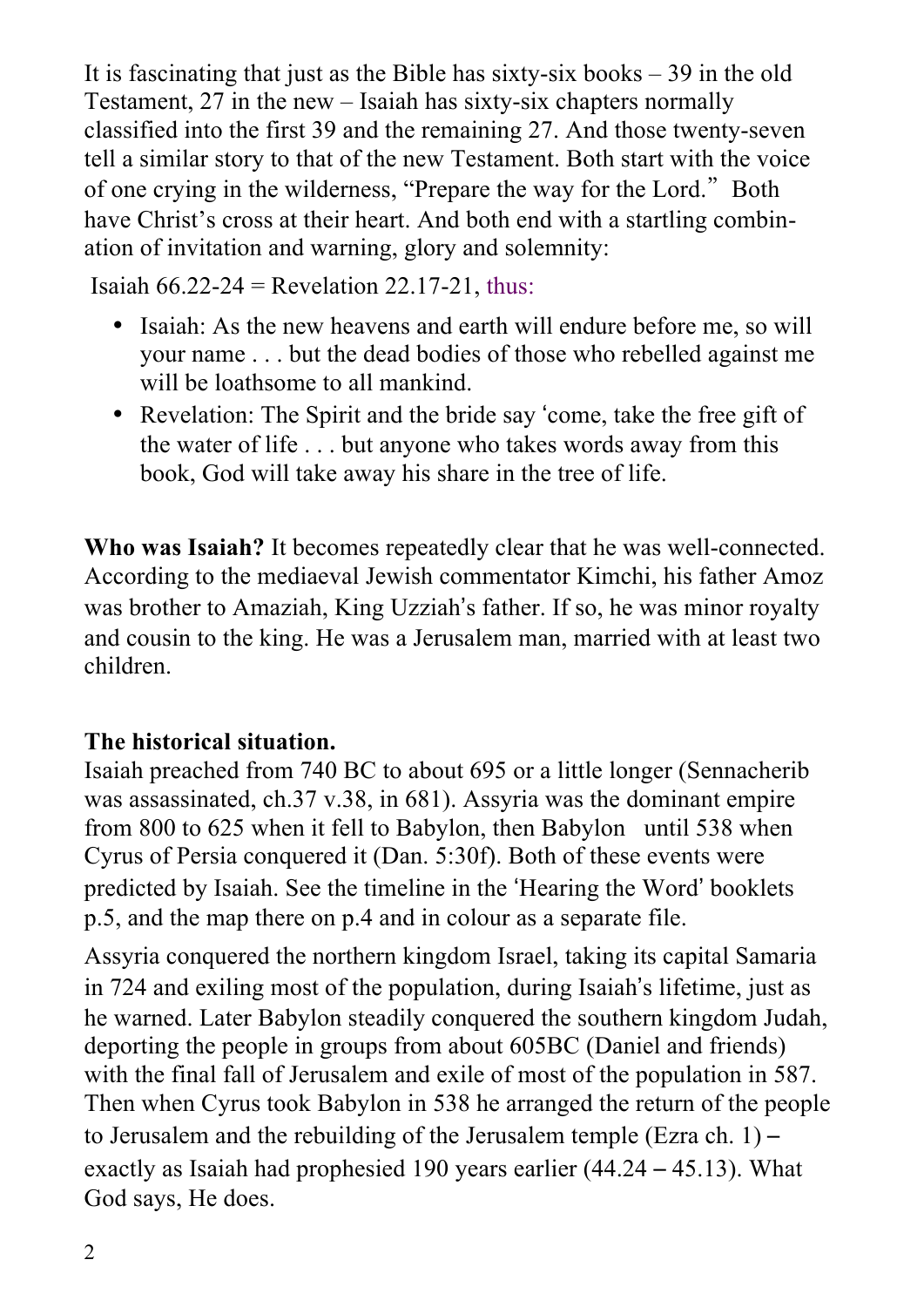#### **Isaiah in four paragraphs:**

#### **Ch. 1** – **12: The State of the Nation and the Plans of God**

'Judah, God hates the cruel way you are living. His plan is for the nations to live at peace under his reign. You will bring on the Assyrian invasion for ditching him and for your terrible behaviour; but God will send **Someone** to bring about his reign and a better world.

#### **Ch. 13 – 35: God's dealings with nations and the day of Judgement.**

'The same cruelty, and worse, is going on in many places. It is partly because of such behaviour that God brings about the rise and fall of nations. So for security don't turn to them, turn to him. He will indeed send that promised **Someone,** and people's response to him will decide their destiny.

**Ch. 36 – 39: Three events to prove the point** (historical and in prose; the rest is prophetic poetry).

'Here are three dramatic examples of this activity by God in history. Unlike earlier kings, Hezekiah trusted God and the Assyrian army was destroyed. Hezekiah was healed but brought on the Babylonian invasion. God can be trusted. What he says, happens.

#### **Ch. 40 – 66: Be comforted. God will return you, redeem you and finally resurrect you.**

'You will be exiles in Babylon after I've died. But be comforted: God will bring you home, using a person called Cyrus. There's no-one like God! Later the **Someone** of ch. 7-12 will be His servant to bring about the better world. That will involve his redeeming death and resurrection (i.e. they do a rescue job), with huge benefits available. All who choose him will be part of the new heavens and earth that God will finally make. But He will respect the choice of the impenitent.'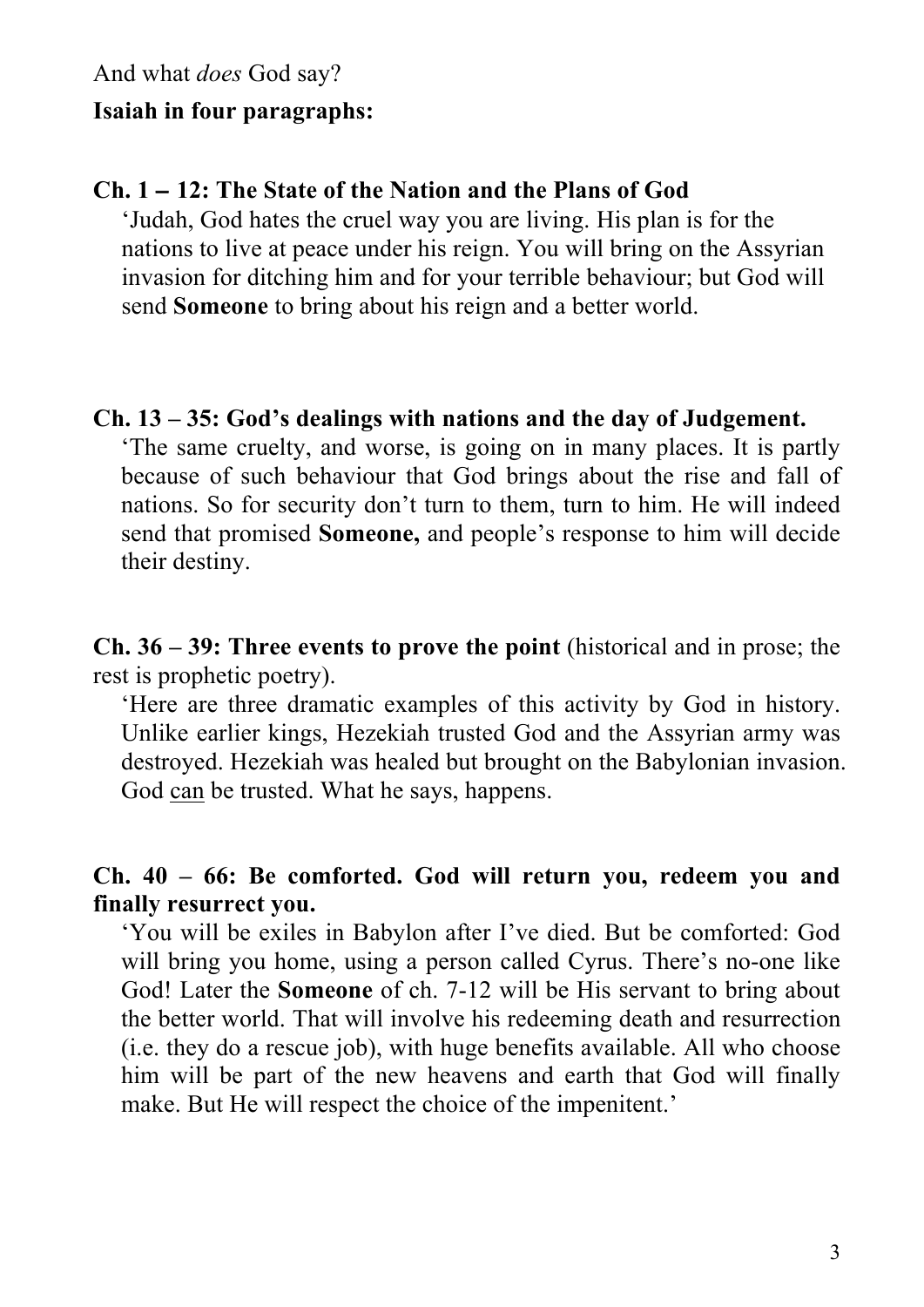#### *Additional note: The unity of Isaiah.*

*A number of factors have led some people to believe that the book must have more than one author. Although predicted in chapter 39, in chapter 40 we find ourselves in a different world from that of Hezekiah. There are now some language differences and it becomes clear that the people being primarily addressed at first are the Babylonian captives: between 586 and 536 BC. Could Isaiah, it is asked, have written for their comfort 175 years or so earlier? And many find incredible Isaiah naming Cyrus of Persia (and giving a good feel for his foreign policy) about 190 years before his accession. The number of alleged authors has varied since the 1890s from two to over a hundred.* 

*Those theories and that unbelief are unnecessary and being increasingly discredited. Considerations include:*

- *On the possibility of foretelling, God knows what the future holds. That is the main thrust of ch. 40-48 and his challenge to other gods to emulate him. He is well able to pass that information on to his servants. Passages like 41.26-29 are a fraud if they were written after the event. 1 Kings 13.1-3 and Acts 11.28 are other examples of foretelling that demonstrably came true.*
- *The* '*different language*' *statistics are mostly discredited and contradicted by the great unity of:*
	- *a. Language. e.g.* '*The Holy One of Israel*' *occurs 13 times in 1-39, 16 times in 40-66 and only 7 times elsewhere in the Bible.*
	- *b. Theme. One coherent whole binds Isaiah: the nature and destiny of the people of God, the developing picture of the coming Son-Shoot-Servant, God as lord of history, his superiority to idols (24.21 cp ch. 40-48), the teaching about a remnant of believing people, God*'*s plans for peace and justice between the nations, judgement at the end of history succeeded by new heavens and earth, the journey from sinful Jerusalem in ch. 1 to the new Jerusalem in ch.66* – *it is all one exquisitely designed story, distributed and developed all through the book.*
- *Even when addressing those who will be exiles after he is gone, Isaiah writes from the standpoint of 8th century Palestine. The trees, the climate are those of Palestine not Babylon.*
- '*Exile*' *and* '*Redemption from Exile*' *are addressed all the way from 5.13 to the closing chapters.*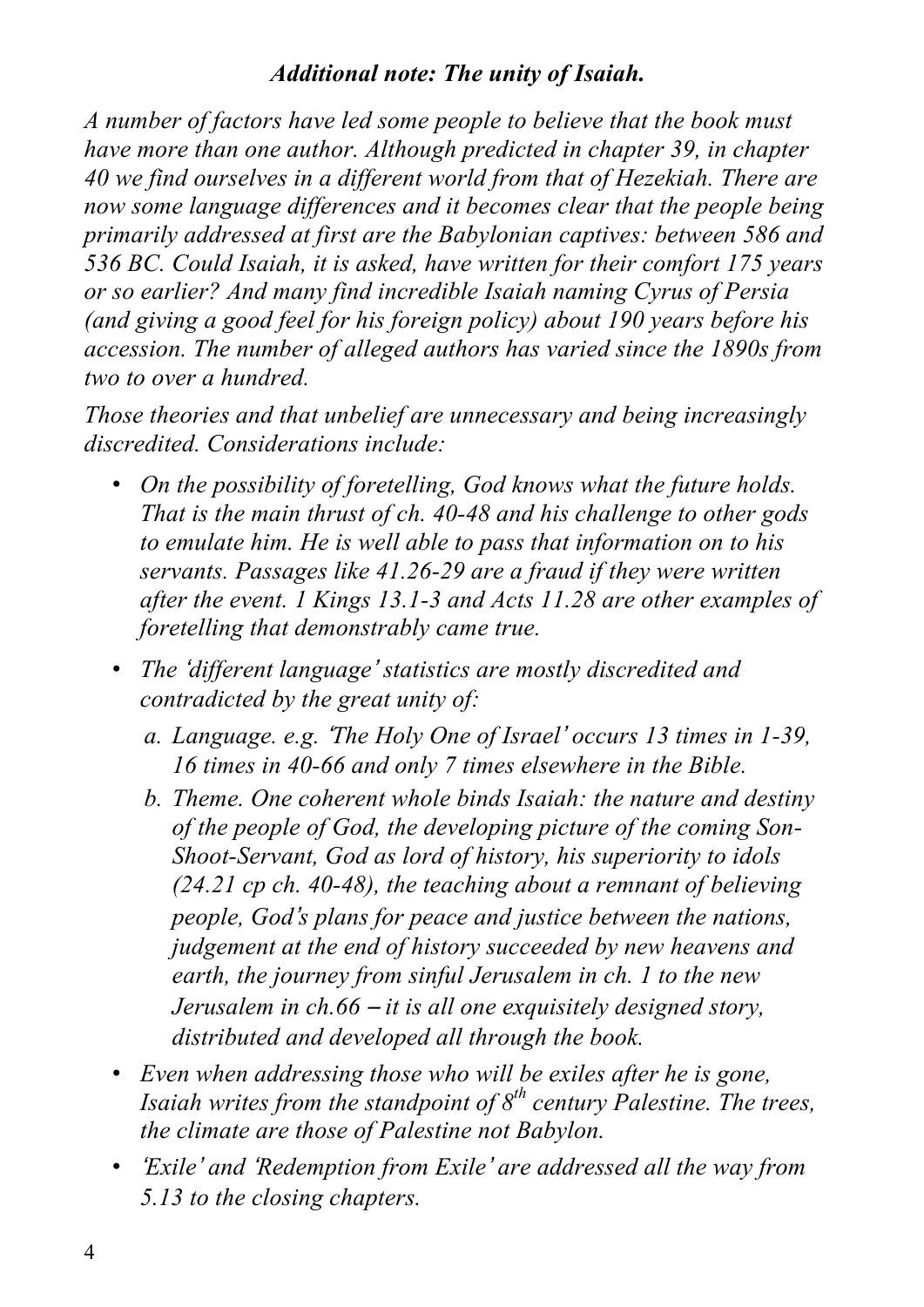- *Early Judaism accepted Isaiah*'*s authorship. Ecclesiasticus in the 2nd century BC refers to Isaiah 61.3 as being by Isaiah.*
- *There is no text of Isaiah that divides Isaiah as these critics do. The Qumran text, dating from 100-200BC and earlier by more than 1,000 years than any previously known, has the whole of Isaiah* – *astonishingly accurate, showing the care with which it was copied* – *including ch. 40 starting without a space from the end of ch. 39 a couple of lines from the foot of a column of text.*
- *The NT treats different parts of Isaiah as the work of Isaiah himself. This includes the words of Jesus and the way St Paul quotes chapters 53 and 65:* '*Isaiah boldly says* … *concerning Israel he says*…' *(Rom. ch. 10)*
- *Ch. 1 v.1 presents itself as the general heading to the book and there is no such equivalent at the beginning of e.g. ch. 40 or ch. 56, the places especially favoured for proposing separate authors. Ch. 1.1 covers the whole book.*
- *There is no evidence for the existence of authors other than Isaiah. If (which we deny) someone else wrote ch. 40ff, we are asked to assume that his name has been completely forgotten or deliberately suppressed* – *this for work of staggering stature, majestic poetry and fulfilled foretelling (see ch. 53 and its fulfilment in Christ, for example) that perfectly follows on from and dovetails in with Isaiah 1-39.*

*It is not impossible there was some minor tidying. The historical note in ch. 37 verses 37 & 38 recording the death of Sennacherib must have been written after 681 when it took place. By that time Isaiah, if still alive, cannot have been less than 75 years old, more likely 85. (Mind you, I*'*m writing this in my 70s). We can imagine an editor writing 1.1. But as to Isaiah as a whole we conclude without embarrassment: the book of Isaiah has one author, Isaiah the son of Amoz, exactly as its opening words say.*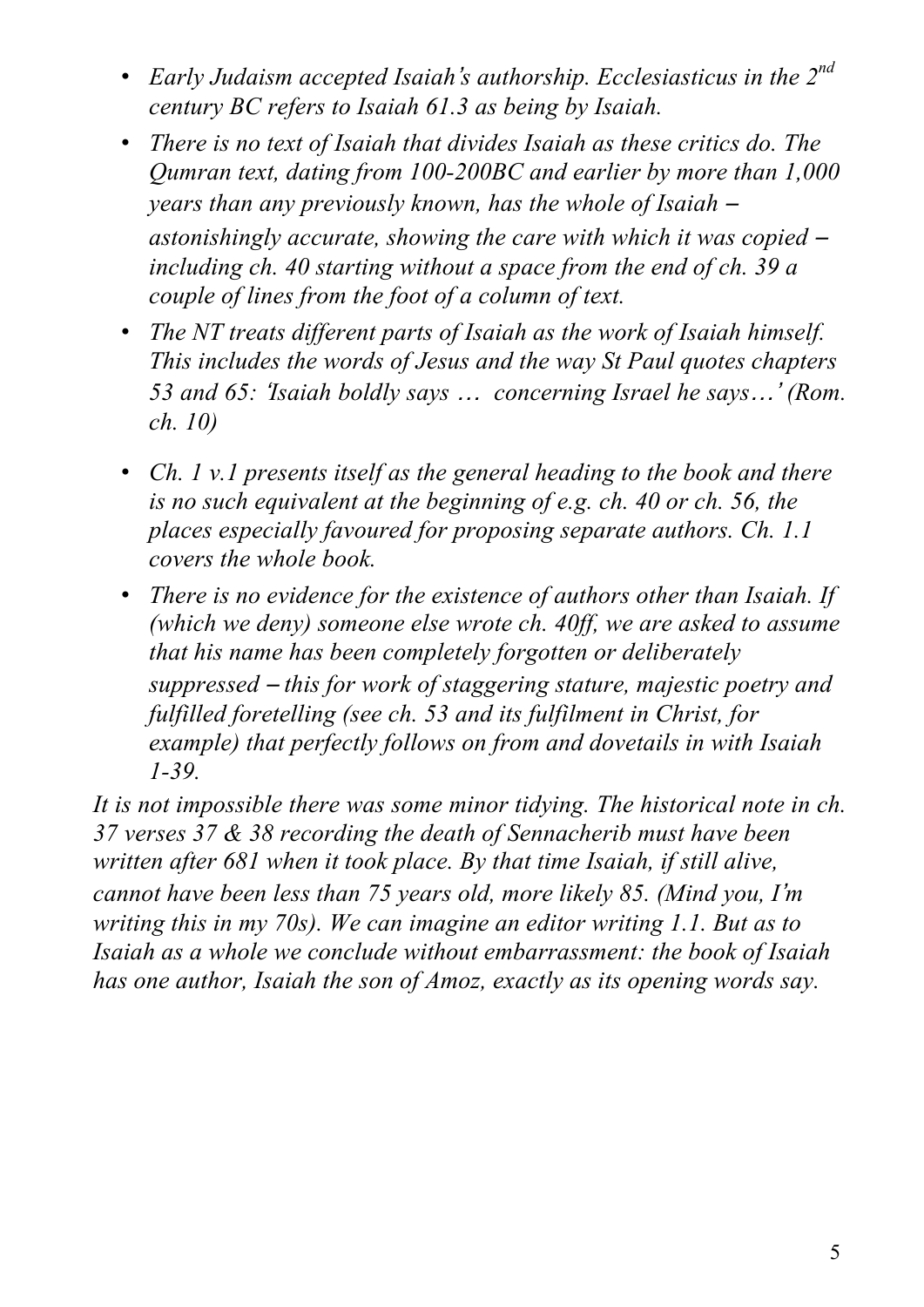### **Isaiah – a Summary**

It is helpful to see the developing themes in a book: hence the divisions listed below. On the other hand, every commentator divides Isaiah differently. That can encourage us to sit light to any one person's divisions. 'To insist on one structure may be to apply Western literary categories where they may not be appropriate' (G.W.Grogan). I have tried simply to summarise what each chapter says, and the order in which Isaiah presents his material, rather than give theological analysis to his structure.

Amidst his vision of God's message for his people and rule over the nations, a picture is built up of a coming **special person**. The chief places where this picture surfaces are put in **bold**: Immanuel, child, shoot, key person, cornerstone, righteous King, Servant of the Lord, Redeemer.

#### **PART 1: Warning and Promise. Chapters 1 – 39**

#### **Ch. 1-35: Prophetic, written in poetry. Warning and promise to his contemporaries. Dominant political background = Assyria, 740-700 B.C.**

#### *Ch. 1 – 6 Introduction. The state of the nation; God's plans for a better world; Isaiah's call.*

- 1 Historical setting and state of the nation. Your sins are deafening Me to your worship.
- 2-4 God's plan for humankind. Despite our failures, he will get us there.
- 5 Israel is God's 'vineyard,' but producing bad fruit.
- 6 The call of Isaiah. But the people were not going to listen.

#### C*h. 7 – 12 The Assyrian threat and the future Rescuer.*

- 7 Jerusalem is besieged. God promises a **child to be called Immanuel**: God with us.
- 8.1 9.7 Isaiah warns that Assyria will invade, but promises a new dawn when a **special child** is born
- 9.8 10.4 God's 'No' to Israel's sin
- 10.5-12.6 God will punish Assyria and bring peace through a **descendant ('shoot') of Jesse**. The joy of experiencing God's salvation.

#### *Ch. 13-23 Warnings to the nations. The God to whom we must give account. Ch. 13 - 23 warn the nations, including Israel and Judah, that God will bring punishment to them for their evil ways. That will bring some to repentance.*

- 13.1-14.23 Babylon and the pride of the devil.
- 14.24-27 Assyria
- 14.28-32 Philistia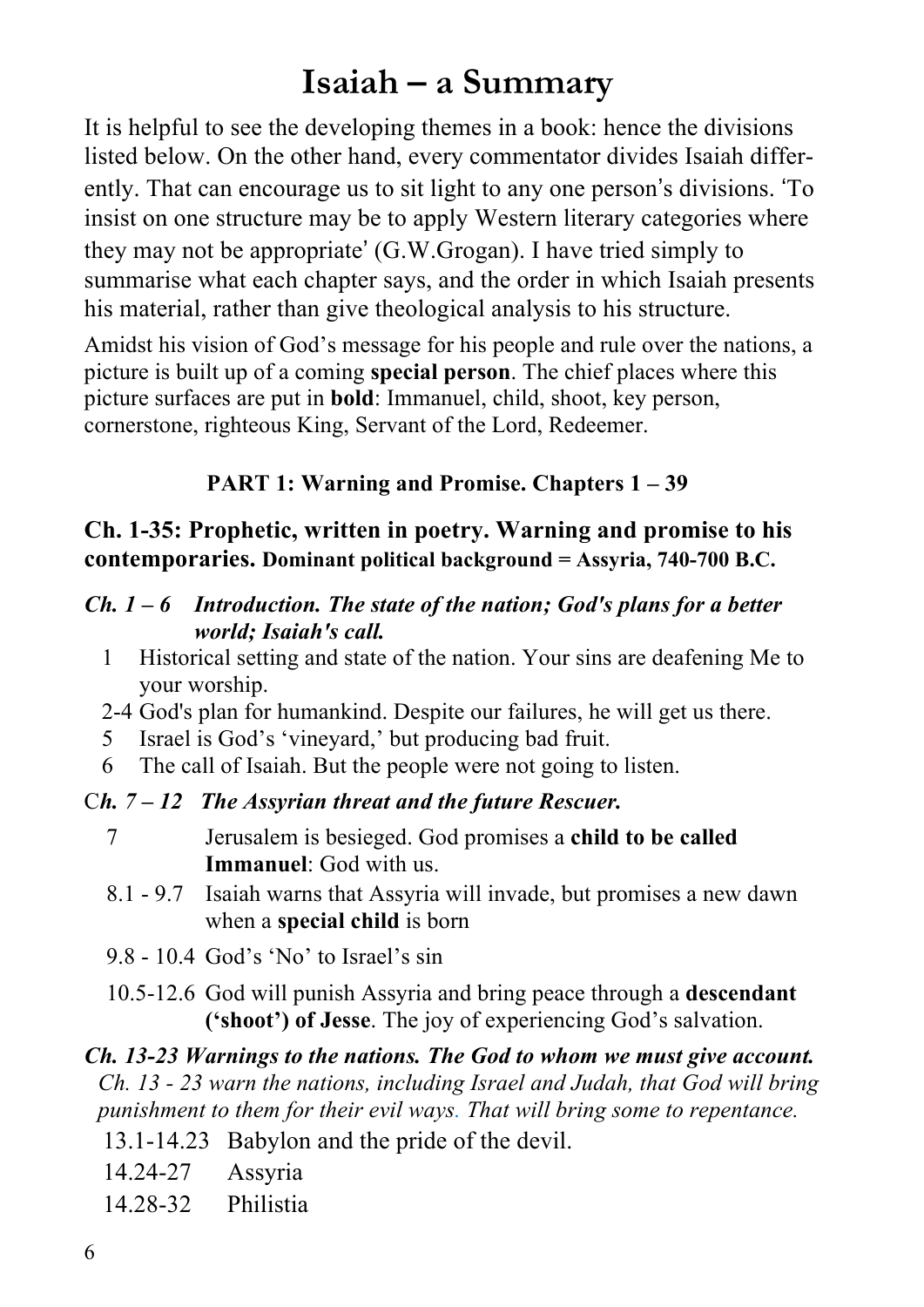| 15.1-16.14 Moab |                                                              |
|-----------------|--------------------------------------------------------------|
| 17              | Syria and Israel                                             |
| 18              | Cush (north Sudan)                                           |
| 19 & 20         | <b>Egypt and Cush</b>                                        |
| $21.1 - 10$     | Babylon (the 'desert by the sea')                            |
| $21.1 - 12$     | Dumah $(=Edom)$                                              |
| 21.13-17        | Arabia                                                       |
| 22              | Jerusalem herself, ironically called 'the valley of vision'. |
| 23              | Tyre                                                         |
|                 |                                                              |

#### *Ch. 24 – 35. History and destiny. Humankind's King and his reign. Ch. 24-27 bring that message to its climax, speaking of the final judgement when God winds up history.*

- 24 The final ruin of the earth. God's people will praise him.
- 25 Praise to God that he will bring low the cities that are against God's people. A day of feasting when God will wipe away his people's tears.
- 26 They will be strong thanks to their 'wall', salvation. God's enemies will die; but his people will rise bodily.
- 27 Summary. God will punish 'Leviathan' (the powers of evil) but protect his own 'vineyard' (his people). They will be forgiven and will thrive.

*Ch. 28 - 35 warn Israel and Judah about their sins and the consequences, and promise them spiritual restoration and God*'*s favour in the longer term. They end by assuring God*'*s people of the final joy that will be theirs.*

- 28 'Woe to Israel: soon, an army will conquer you. But God will lay in Zion a **cornerstone** – a key person - and those who trust him will not be let down.
- 29 'Woe also to Judah soon, who for turning from God will be besieged. But they will become teachable and learn to respect him.
- 30, 31 "Stop turning to do-nothing Egypt and objecting to us prophets. Repentance, and relying on God are your true safety - return to him!
- 32 'I predict a **righteous King**. By the Holy Spirit the women who are now smug will become ashamed and find peace in God.
- 33 'Traitors and oppressors among God's people will be ashamed and will be no more; but the upright will see the coming **King** in his beauty, and find everlasting peace and safety.'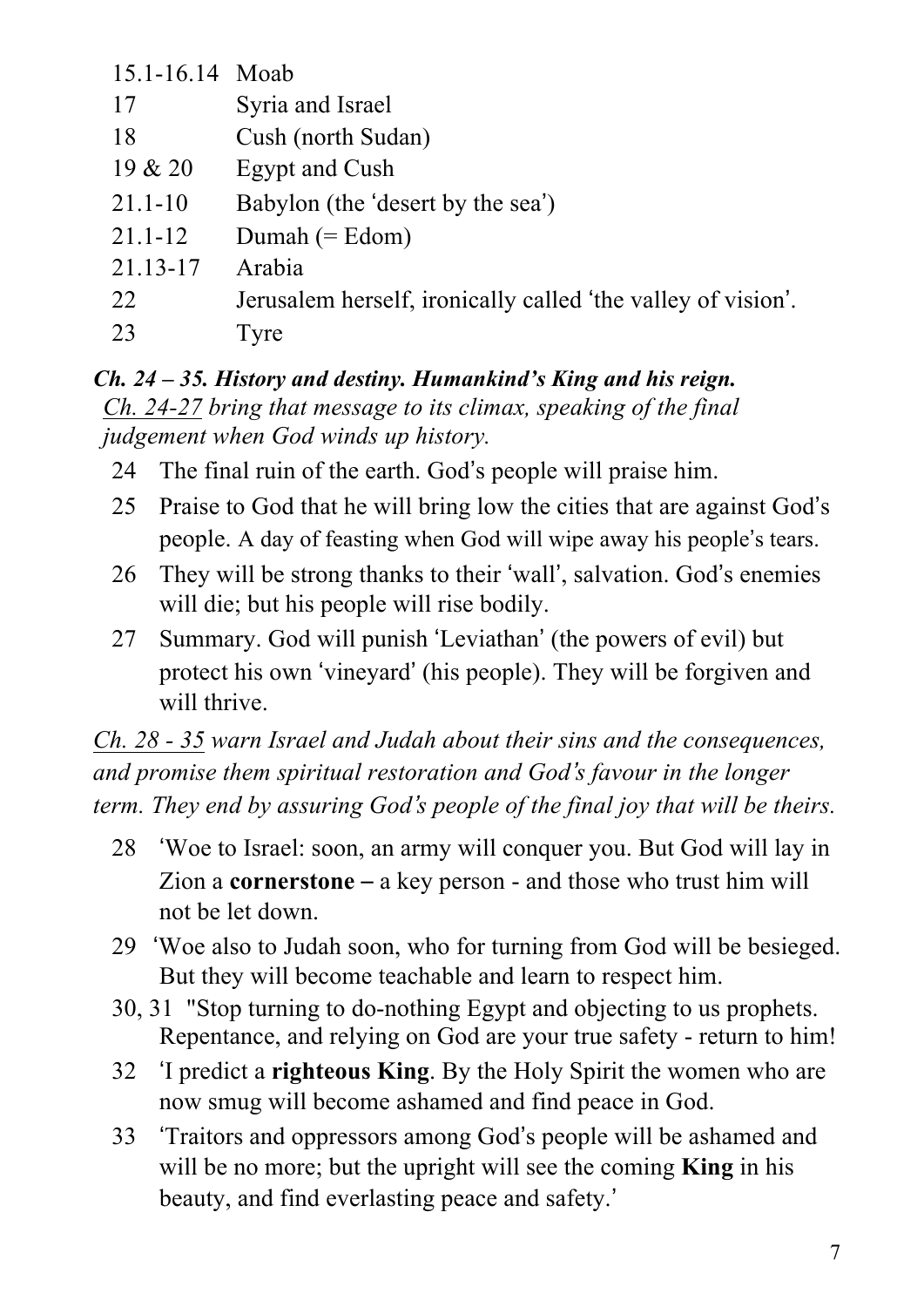- 34 God accuses the nations, especially Edom, warning that a day of God's vengeance is coming.
- 35 True members of Zion will have an everlasting future of joy and health

#### *Ch. 36-39: Historical section, written in prose. Two remarkable deliverances and an act of serious folly.*

*Explains the political transition from Assyria to Babylon. Reinforces the previous teaching, God can be trusted - and should be!*

- 36, 37 The Assyrian invasion and Judah's last minute escape.
- 38 King Hezekiah's earlier illness and God's healing him.
- 39 Ambassadors from Babylon and Hezekiah's momentous stupidity

### **PART 2. Comfort and salvation. Chapters 40 – 66**

#### **Ch. 40-66: Prophetic, written in poetry. Comfort and expectancy,**

mostly for those who will be in exile in Babylon about 150 years after his death.Dominant political background = Babylon, 586-538 B.C.

*God will come and take them home, and beyond that will send a special Servant of God, his rescuing death followed by prolonged life, and create new heavens and earth for his people.* 

*The 27 chapters are in three groups of nine. Each group has its special focus. Isaiah gives the marker "there is no peace for the wicked' to show where each group ends.* 

### *Ch. 40 - 48 The Return under Cyrus*

- 40 Isaiah brings God's comfort for those who will be in exile after he dies
- 41 God tells them in advance that he, not idols, will rescue them from captivity in Babylon
- 42. 1–17A special **servant of God** will quietly bring justice and enlightenment worldwide
- 42.18-43.13 God assures his people of his love and hold on them even through the discipline of exile
- 43.14-44.23 God will cause Babylon's downfall, bring Israel home and pour his Spirit on them. How different from idols.
- 44.24-45.25 A certain Cyrus will shepherd the Jews home. What a God; tell the world
- 46 & 47 Isaiah foretells Babylon's doom. (It came to pass)
- 48 God not idols foretold their captivity, and runs history. They are to leave Babylon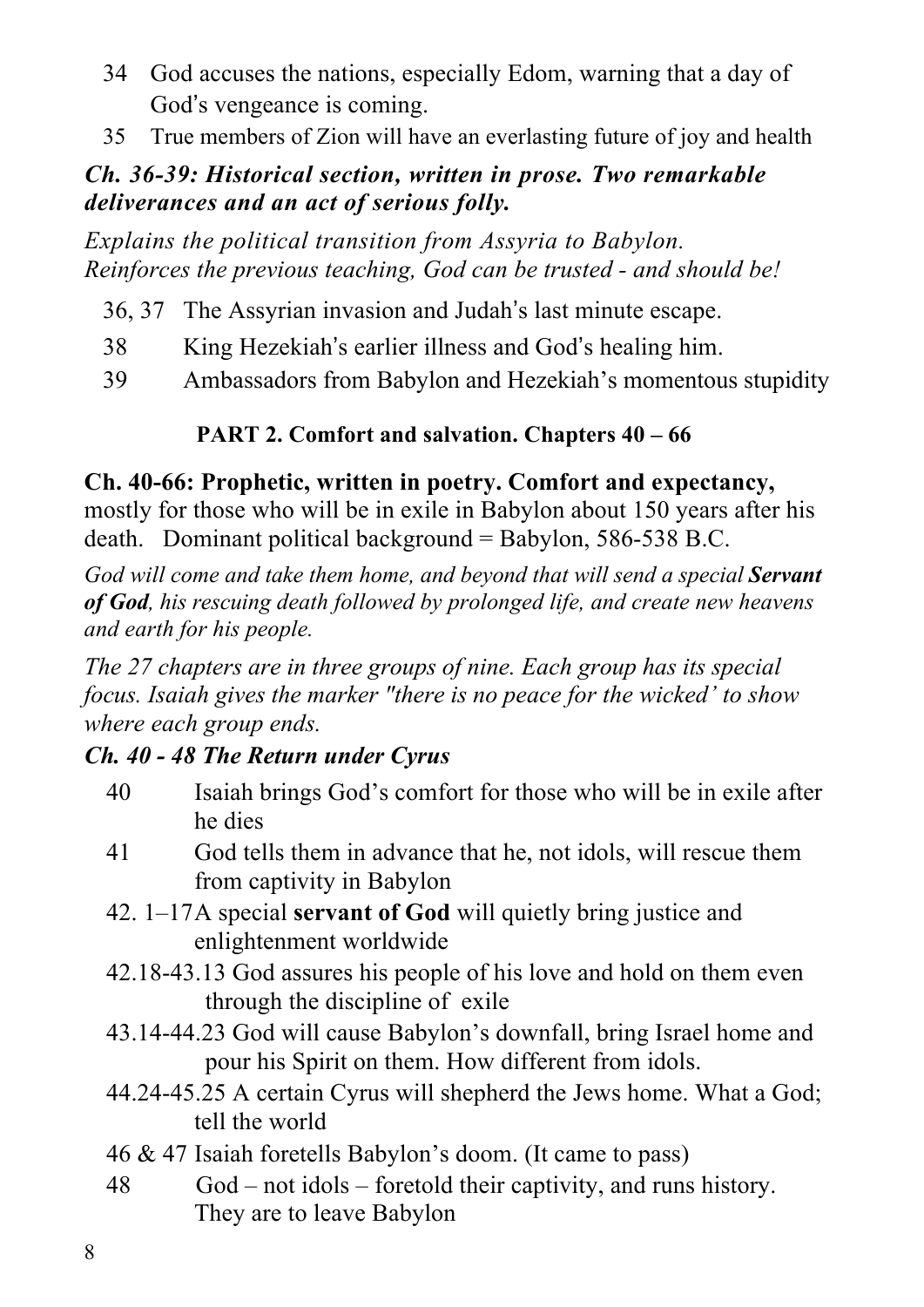#### *Ch. 49 - 57 The Rescue by God's Servant*

- 49 **The servant** is called before birth to bring Jew and Gentile to God
- 50 **The Servant** will suffer, but be vindicated; and his enemies discomfited.
- 51.1-52.12 God will comfort exiled Israel and spread his salvation worldwide. Zion, stand tall: the Lord will preserve you.
- 52.13-53.12 **God's Servant** will experience suffering and death in atoning for our sins.
- 54 Let God's people (his Bride and City) work to become more numerous and influential. He is their husband and will protect them.
- 55.1-56.8 All who thirst for fullness of life, come to God in repentance. Yes, all.
- 56.9-57.21 God warns the nation's leaders and all the impenitent that he will judge them. He will heal the contrite; but there is no peace for the wicked.

#### *Ch. 58 - 66 The Resurrection; and the journey there*

- 58 Israel mixes exploitation, violence and fasting. Isaiah is to call them to true fasting, the only road to joy
- 59 'It is your sins that hold back God's rescue.' Isaiah confesses them in the name of the people and is assured, 'I will save you: I'll send the **Redeemer** and my Spirit.'
- 60 'God's people, stand tall. His glory will come on you and attract many to him.'
- 61 God's mission statement: he will send **his Servant** to liberate the afflicted and needy
- 62 Isaiah says 'I will not rest, and don't you rest, until all Zion all God's people – are one with him for ever.'
- 63.1-6 **The Servant** to come will execute God's judgement on the nations
- 63.7-64.12 Isaiah's prayer: model spirituality especially for when we are defeated, ashamed or desperate. 'Your grace; our rebellion; yet You led; Come down, relent, save us!'
- 65 'I'm available, but many turn their backs on me. Yet plenty don't. Each choice has eternal consequences; here's the wonderful future for my people.'
- 66 Conclusion: God's immensity, human destinies, the missionary task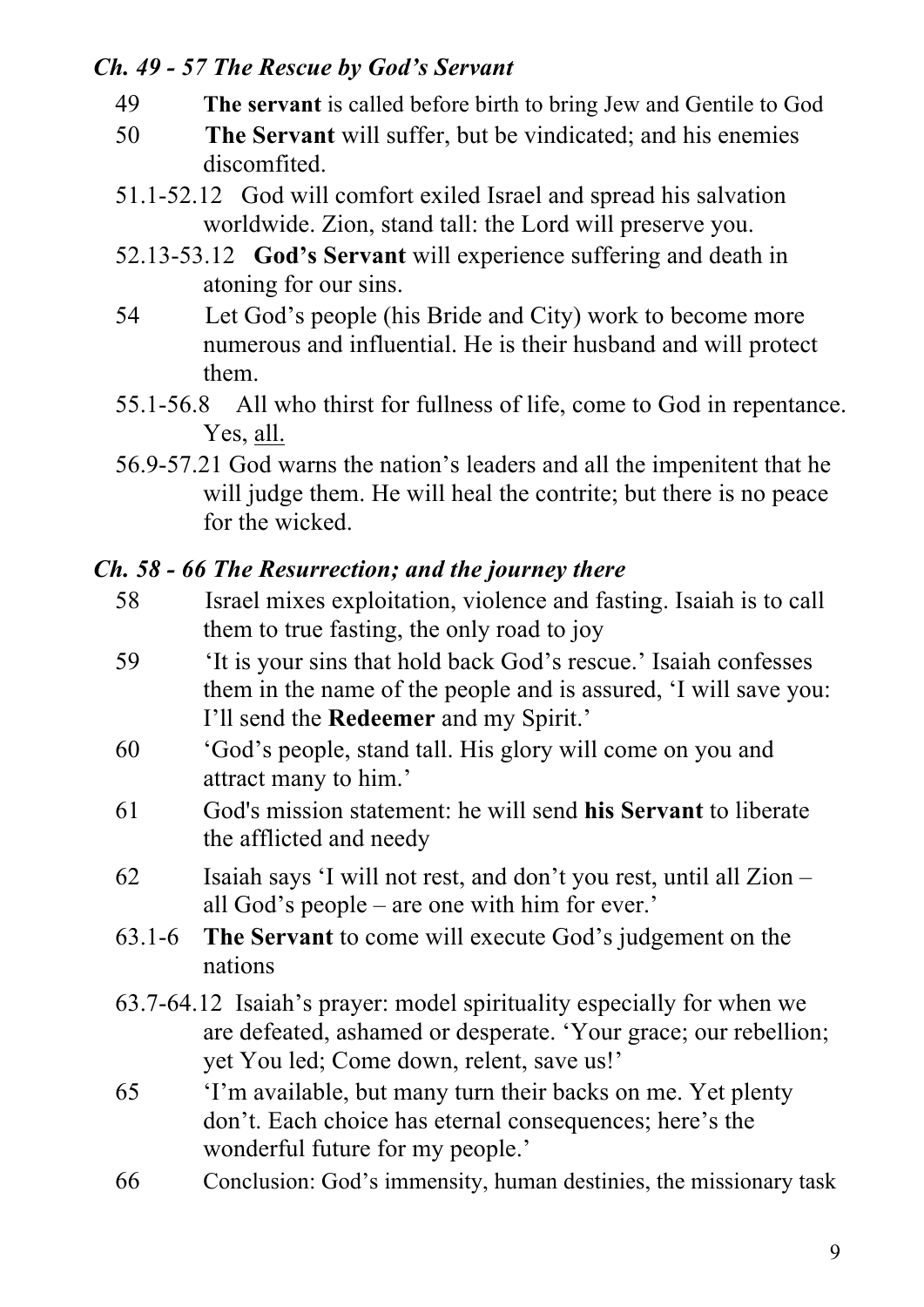### **Sermon Material and Notes**

Copyright © C Peter White, 2016

The previous pages have provided an overview of Isaiah in 4 paragraphs, then in 4 pages, and essential background.

We recognise both the value of discerning structure, and the danger that 'insisting on one structure may be to apply Western literary categories where they may not be appropriate' (G.W.Grogan)

We have seen there are challenges to the Unity of Isaiah and arguments that outweigh them.

Further help is available, e.g.

Commentaries by: Webb (brief), Oswalt (thorough), Grogan (wise), Harman (if you can only afford one).

'Hearing the Word' booklets, giving two series each with seven passages, by C Peter White and Nigel Barge. Distributed by Torrance Parish Church, 1 School Road, Torrance, Glasgow, G64 4BZ 01360 620970

Email: hearingtheword@tpc.org.uk

Isaiah 1-39 Leader's Guide ISBN 978-1-912209**-18-7** Workbook 978-1-912209**-19-4** Isaiah 40-66 Leader's Guide ISBN 978-1-912209**-20-0** Workbook 978-1-912209**-21-7**

### **PART 1: WARNING and PROMISE. Chapters 1 – 39**

### **Sermon 1 Isaiah introduces his book Isaiah 1**

'Here's what I've preached: your sins are deafening God.'

Reason for inclusion: Isaiah is setting out his stall. 'Here are the themes I've been preaching'

Just look at the word pictures!

v. 1 is Isaiah's title to his book.

| Structure of chapter        | Lessons here           |  |
|-----------------------------|------------------------|--|
| The People's sin, 2-9       | Sin weakens us         |  |
| God's rejection, 10-15      | Sin deafens God        |  |
| God's offer, 16-20          | Mercy is ever offered  |  |
| The People's choices, 21-31 | The choice we all face |  |

Objective for hearers' lives: evangelical self-examination.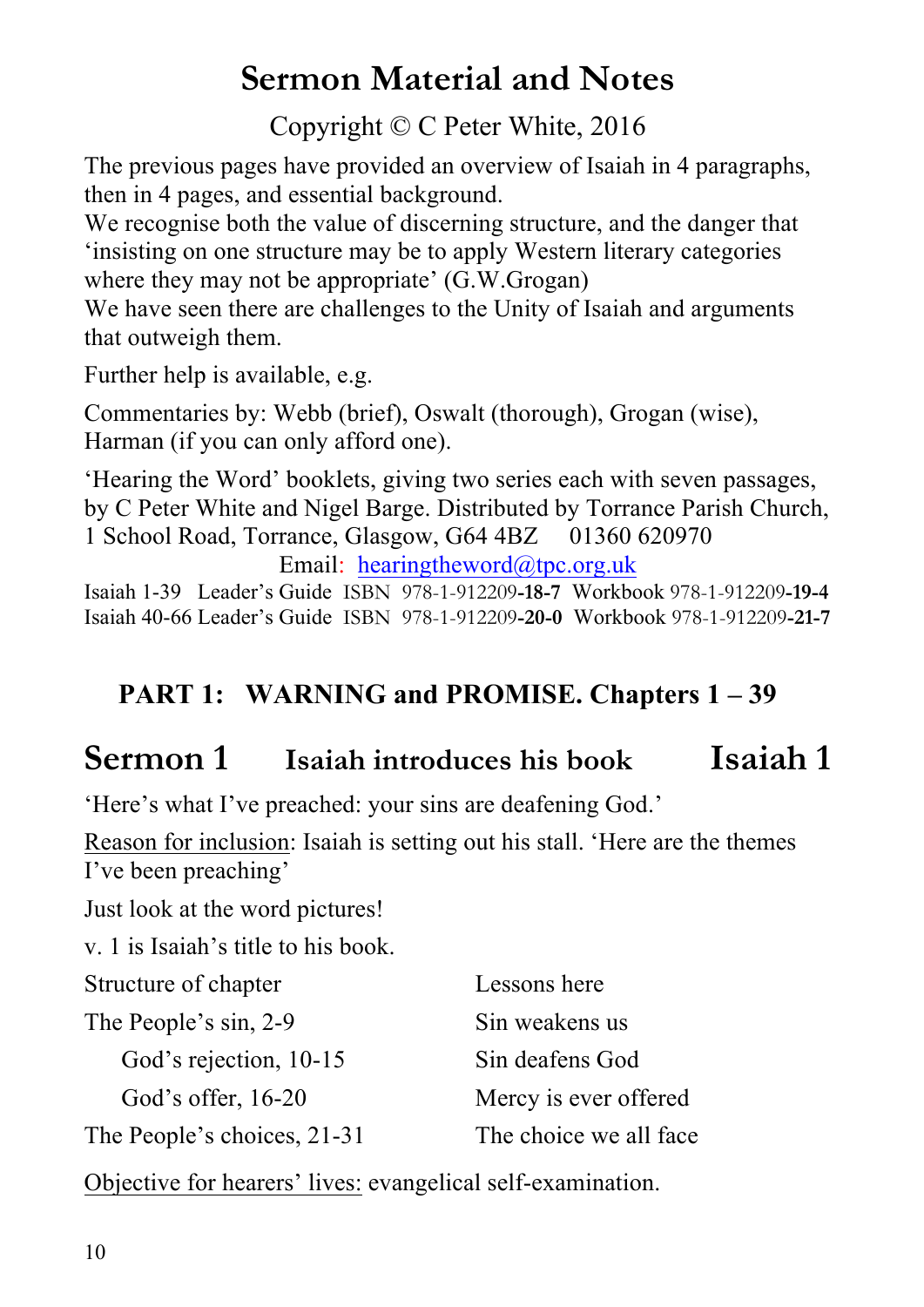### **Sermon 2 God's (truly) amazing plan Isaiah 2:1-5**

Reason for inclusion: this is where God is taking history, the DNA code he is working to.

Genes in this DNA:

*The exaltation of God's house, 2*. The Church gathering will be the most eminent of all the world's prestigious places. God has kept this promise. It's happening!

*The ministry of God's word, 3*, is how He is doing it.

*The coming of God's reign, 4.* As v. 3 happens, God's values do and will increasingly inform international values and personal behaviour, leading to the beating of swords into ploughshares: statue by Vuchetich in UN's HQ. But that statue fails to point out what is needed: v. 3.

*The response of God's people, 5.* Come, let us walk in the light of the Lord Objectives for hearers' lives

• Confidence that God will achieve this.  $(ch.2 -3-24)$ 

• Commitment to live this way, v. 5.

### **Sermon 3 Isaiah's call Isaiah 6**

Reasons for inclusion The immensity of God. The glory of Christ. What makes a prophet. Steps towards spiritual service. Window into Isaiah's *miraculous* transparency to God's plans.

Structure of chapter

*The meeting, 1-4.* (It was Jesus' glory that Isaiah was seeing: John 12.41) *The calling, 5-9***.**

*The warning, 9-13*

So if we would be of service to God, let us have:

*A sense of his terrible greatness*. Dan.8.17; Lk.2.9; Heb.10.31; Rev.1.17.

*"Woe"*: a burden about our sins and their danger

*"Lo":* a receiving of, a relief at, his pardon

*Here am*  $I \rightarrow "Go"$  *Does your heart ache for your community?* 

*"Make their ears dull"*: an obedient spirit whatever the cost

Objectives for hearers' lives: reverence; gratitude; willingness; realism.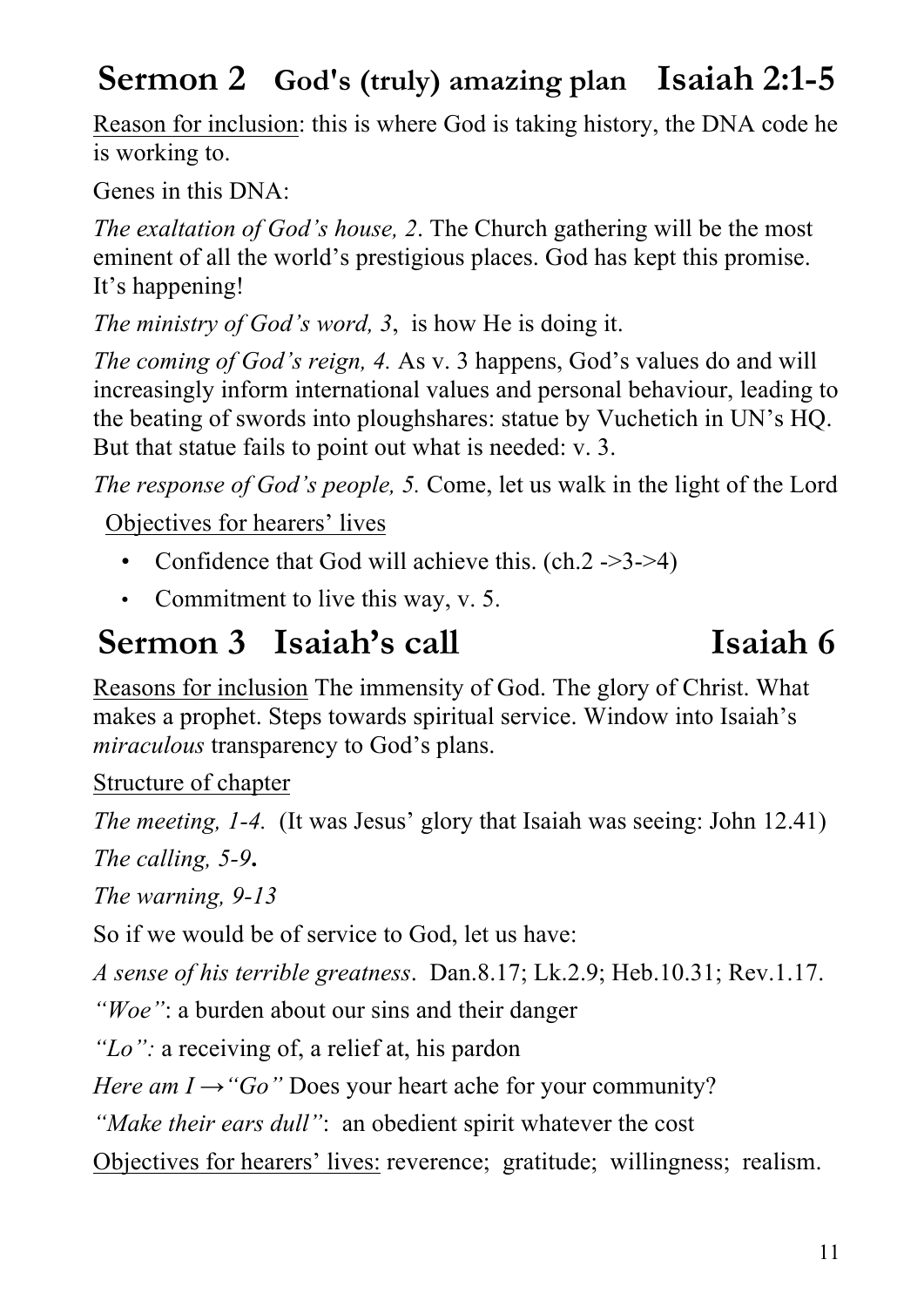### **Sermon 4 The Sign of a pregnant virgin Isaiah 7**

Reasons for choosing: Ahaz's archetypical 'I won't seek God in a crisis', (unlike Hezekiah, ch. 36,37). God's archetypical sign not just for Ahaz but for all people: the pregnant virgin.

The chapter: military threat ... 'Trust God, ask Him for a sign!' ... "Shan't" … 'I'll give y o u (plural) one anyway. A virgin will conceive: Immanuel. And because you want Assyria not Me, Assyria you'll get, and a close shave from them.'

Issues here: our fears. Fear of being disliked, of flying, running out of money, illness, deadlines, opposition, dying, playground bully, my job is too much for me, … 'Do not be afraid' is the commonest command in Scripture: clearly in this world Christians will always be tempted to be. Alas for the Christian who has not learned to reckon with this fact!

Structure of chapter: threat, invitation, sign, sentence

Life Lessons: *The crises which belief faces*. cp Acts 14.22 *The sign for all people The costs which unbelief incurs.*

Or perhaps

- The crises God allows
- The sign God announced
- The warning God utters

Opportunity to spell out the certainty and the significance of the virgin conception.

Objective for hearers: to make Ahaz their anti-example. When fearful or threatened, to run to *Jesus*.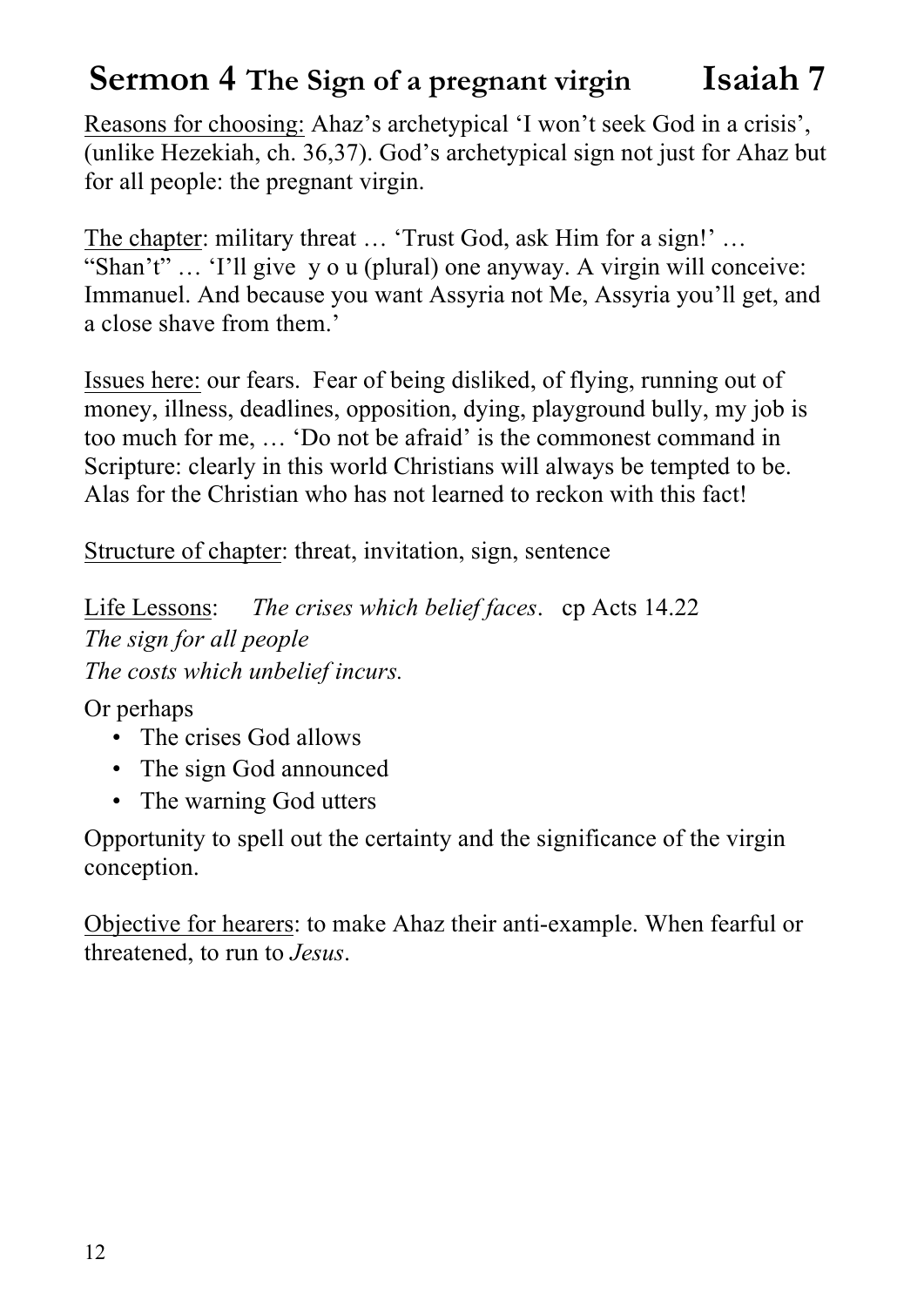### **Sermon 5 The coming Prince of Peace Is 9 v. 1-7**

Reason for including: Explore the person of Christ.

Context: the people have rejected God and Assyria is about to invade (8.7) Dark days (8.19 & 22).

Content: God promises light (9.2), joy (3), inhibitions melting away (4), the spread of peace (5) via a special Son of David's line, destined to reign, 6 & 7. Western Christianity may be struggling and Eastern Christianity suffering, yet this son's rule is still the only hope for the world.

What makes him so tremendous? His being:

- *Wonderful Counsellor.* 'Wonderful' = divine, totally amazing counsel. How to find it.
- *Mighty God*. Heb.1.8. Our place is beside Thomas, John 20.28. Nothing is impossible to our Jesus. Just ask the Who question and all the great issues of comparative religion are resolved.
- *Everlasting Father*. Happy oxymoron. The son is father, begetting eternal life in us.
- *Prince of Peace*. Where he reigns, come reintegration, reconciliation, harmony, the making of peace.

Objective for hearers: A fresh estimation and admiration of Jesus in his manifold fullness.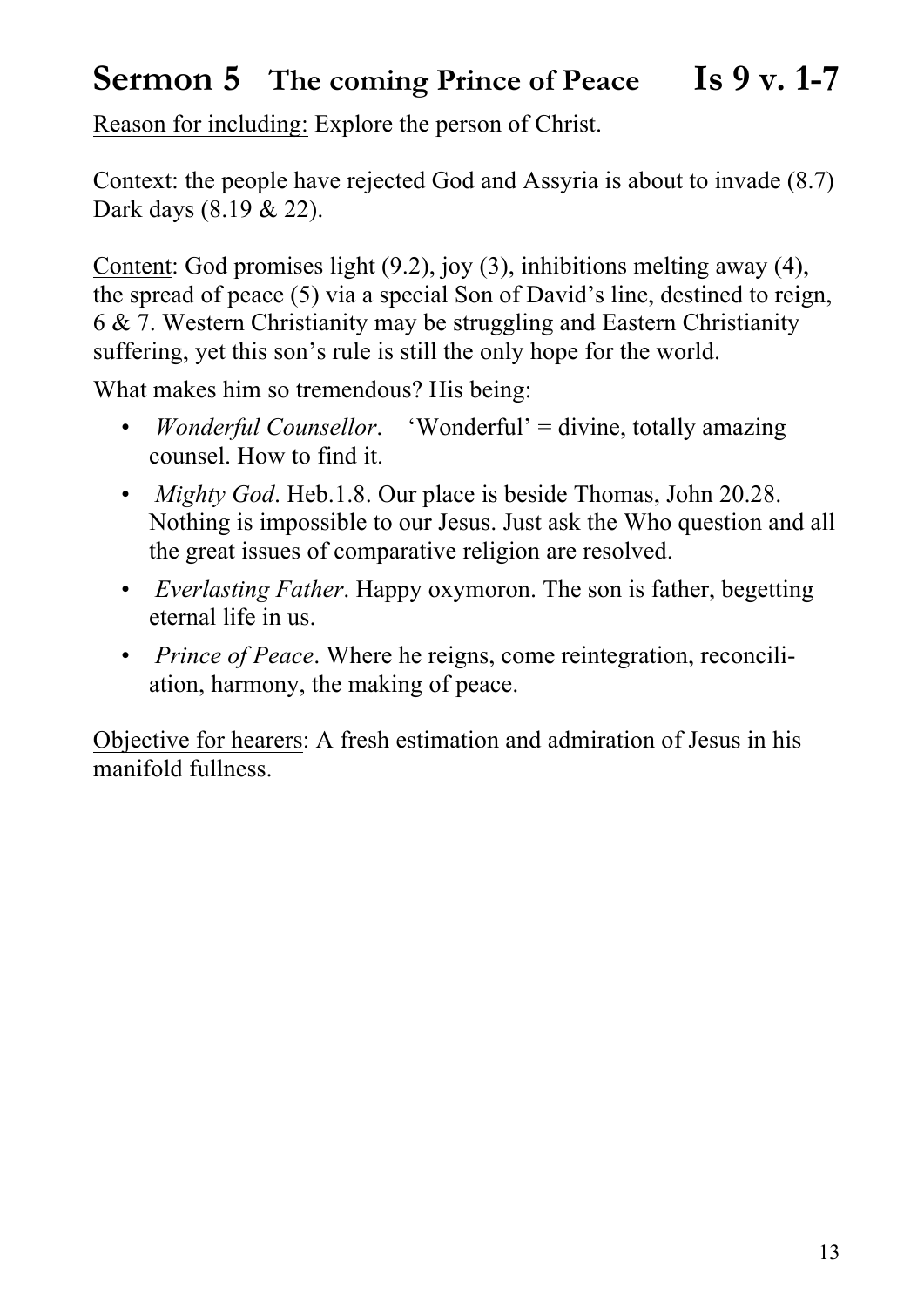### **Sermon 6 Oracle against Babylon Isaiah 14 v.1-23**

Reason for including: ch. 13-23 are a message of God's sovereignty in respect of the nations, Israel and Judah included. 'Hang on in there. Babylon and every Babylon will be judged.'

'Christ executes the office of a king in subduing us to himself, in ruling and defending us, and in restraining and conquering all his and our enemies.' (Shorter Catechism 26)

Commentators vary as to which Babylon (ch.13&14, and ch.21) is the archetype and which the then empire. Making that decision is less important than getting the message.

Lessons and teaching in ch. 14 include:

- *The justice of God*. He will punish Babylon for her cruelty and her enmity to him  $(3, 6, 12, 17)$ . God will right all wrongs.
- *The foreknowledge and power of God*. Isaiah is preaching the downfall of Babylon around 750-730: more than a century before she came to power, and 200 years before the Medes conquered her (**13**.17).
- *The wages of sin.*
	- their downfall (4)
	- the liberation of their captives (7)
	- being taunted in Sheol (9-11)
	- expulsion from God's Presence (12-20)
	- final oblivion (20-23). What a contrast with the Christian hope
- *The pride and doom of Satan*. v. 12 *cp* Ezek.28.12-17
- *Humility. cf* Ozymandias

Objective for hearers. To come to terms with the ways Providence assaults us.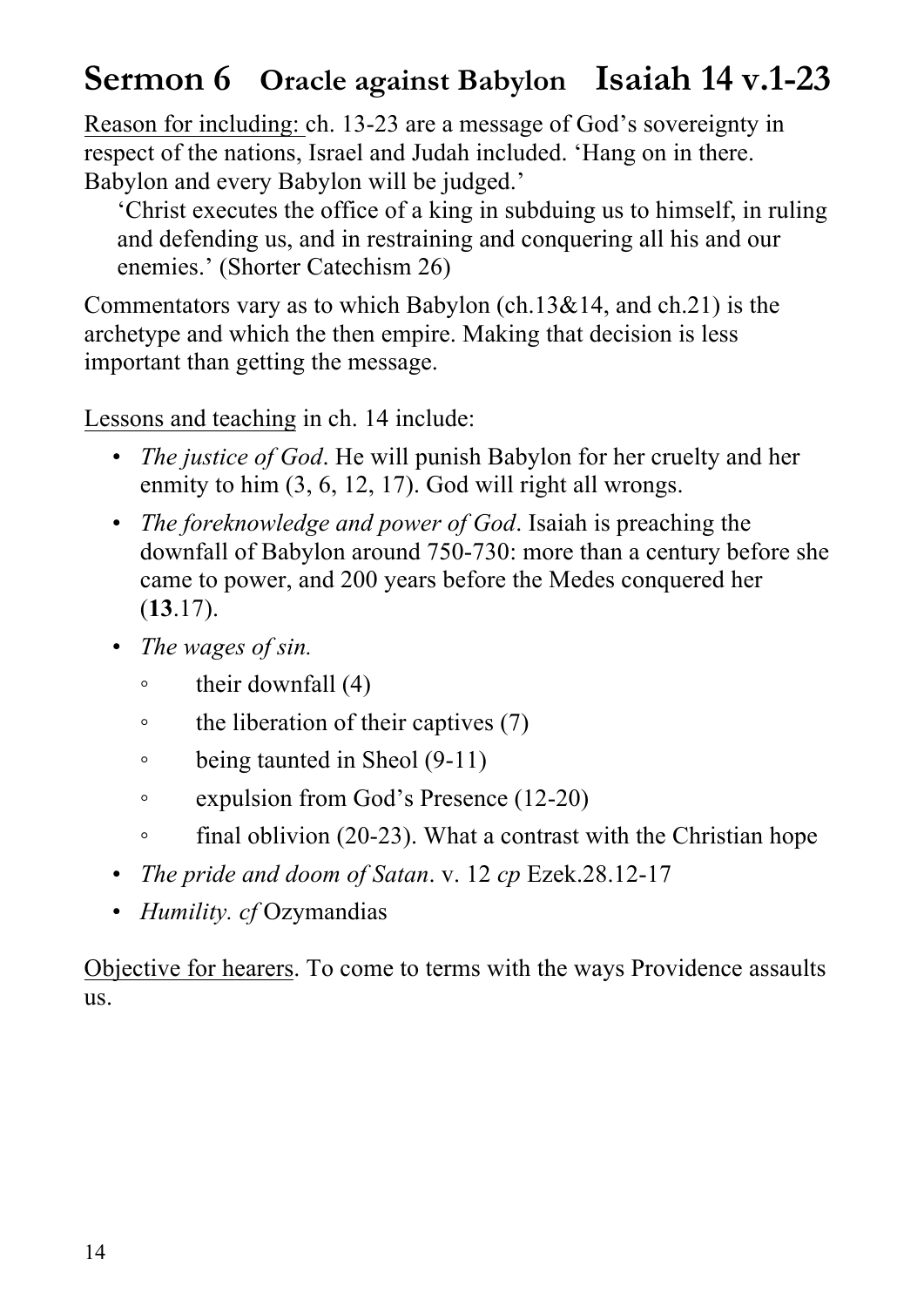### **Sermon 7 A thrilling rescue – hey, God** *can* **be trusted! 36 & 37**

Reasons for including. Only 36-39 are history in prose. The chapters underline what is almost the key theme throughout: God IS trustworthy. Will Judah (will *we)* find her safety in God, or in the world? Will we retain, or betray, our servant-hood? Contrast Hezekiah with Ahaz (ch. 7).

The story

*36 Assyria threatens Jerusalem*

- first her envoys, 1-10

- then her people, 11-22

*37 God delivers Jerusalem*

Prayer, 1-4

God's assurance, 5-7

Enemy withdraws, 8-13

Prayer, 14-20

God's assurance, 21-35

Enemy dies, 36-38

#### Spiritual lessons include:

- 1. *Understanding spiritual assault*. Cp 2 Cor.2.11. You can smell the burning sulphur (i.e. the devil working behind the scenes) in the tactics here: fear (6), lies (7 & 10), insult (9), threat (12), temptation (16f), casting doubt on God (18-20), sickness of heart (22).
- 2. *Factors in spiritual victory*. N.B. the first prayer did not produce the desired result. *cf* 1 Kings 18.42-46 and Mark 8.22-26. Yet what prayer:

*explanation* (16f), *recollection* (16), *plain request* (17 & 20 *cf* Matt.20.32), *vision* (20).

→ Double victory in 36-38. God **can** be trusted

Objective in our hearers' lives: 1 Chronicles. 16.11. Who wouldn't be a Christian!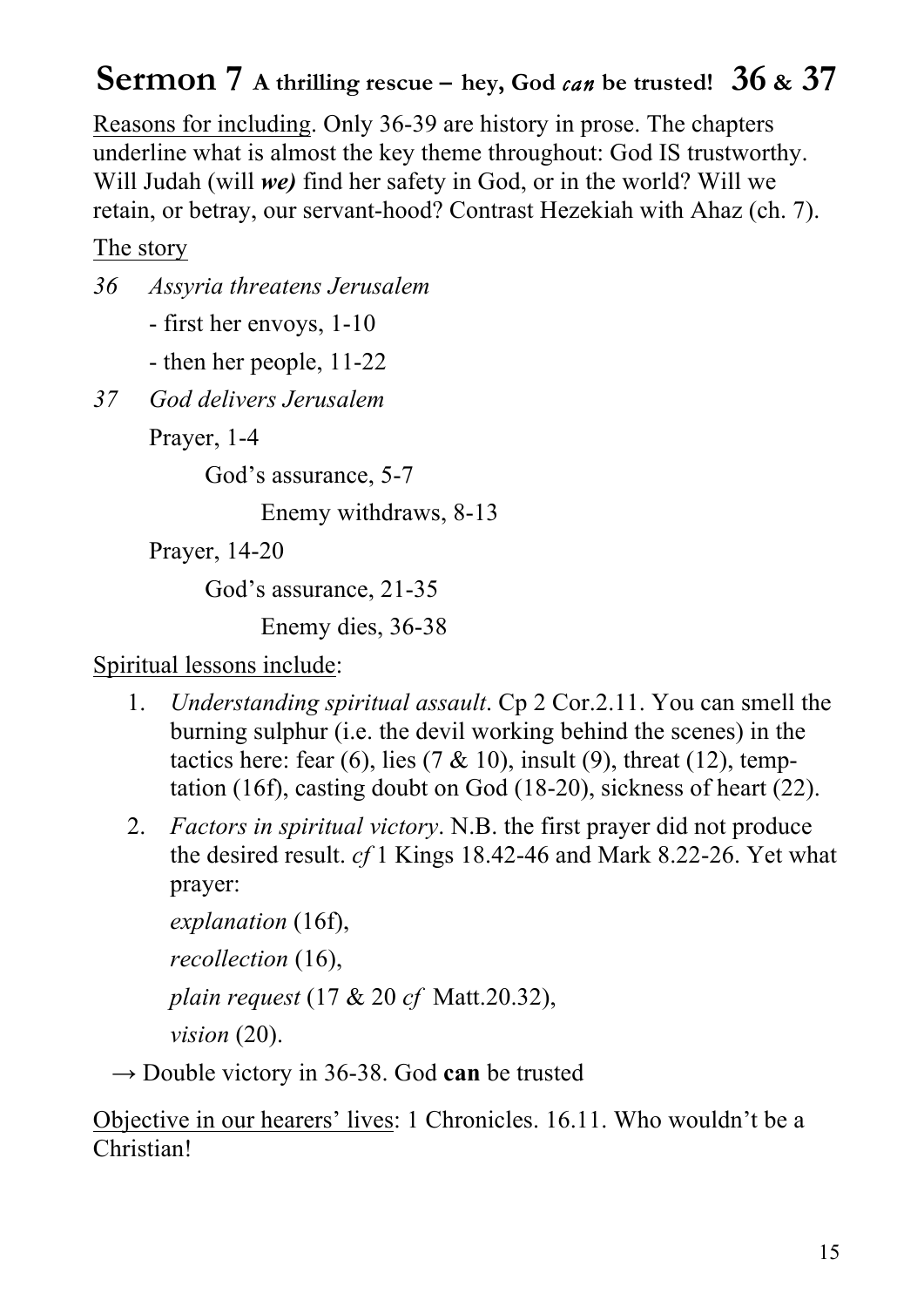### **PART 2. COMFORT and SALVATION. Chapters 40 – 66**

### **Sermon 8 Comfort for the future Jews in exile Is 40**

Outline of chapter: Speak tenderly to my people. Forgiveness is coming and Jerusalem has a future after the exile. And *what* a God is coming.

Relevance. We have baggage too: guilt, memories, fear of disqualification …

Shape of chapter:

1. God so comforting, 1-11

Your captivity will soon be over, 1f.

The preparation for my coming, 3-5

The reliability of my word, 6-8

The shepherding of my people, 9-11

2. God incomparable,  $12 - 26$ 

The God of creation, 12-21

The Lord of history, 22-26

3. God who supports, 26-31

Lessons for us include:

God's tenderness

God's immensity:

- God of Creation
- Lord of Providence

God's support.

Objective for our hearers' lives: Come to terms with *their* baggage, believing & leaning on God.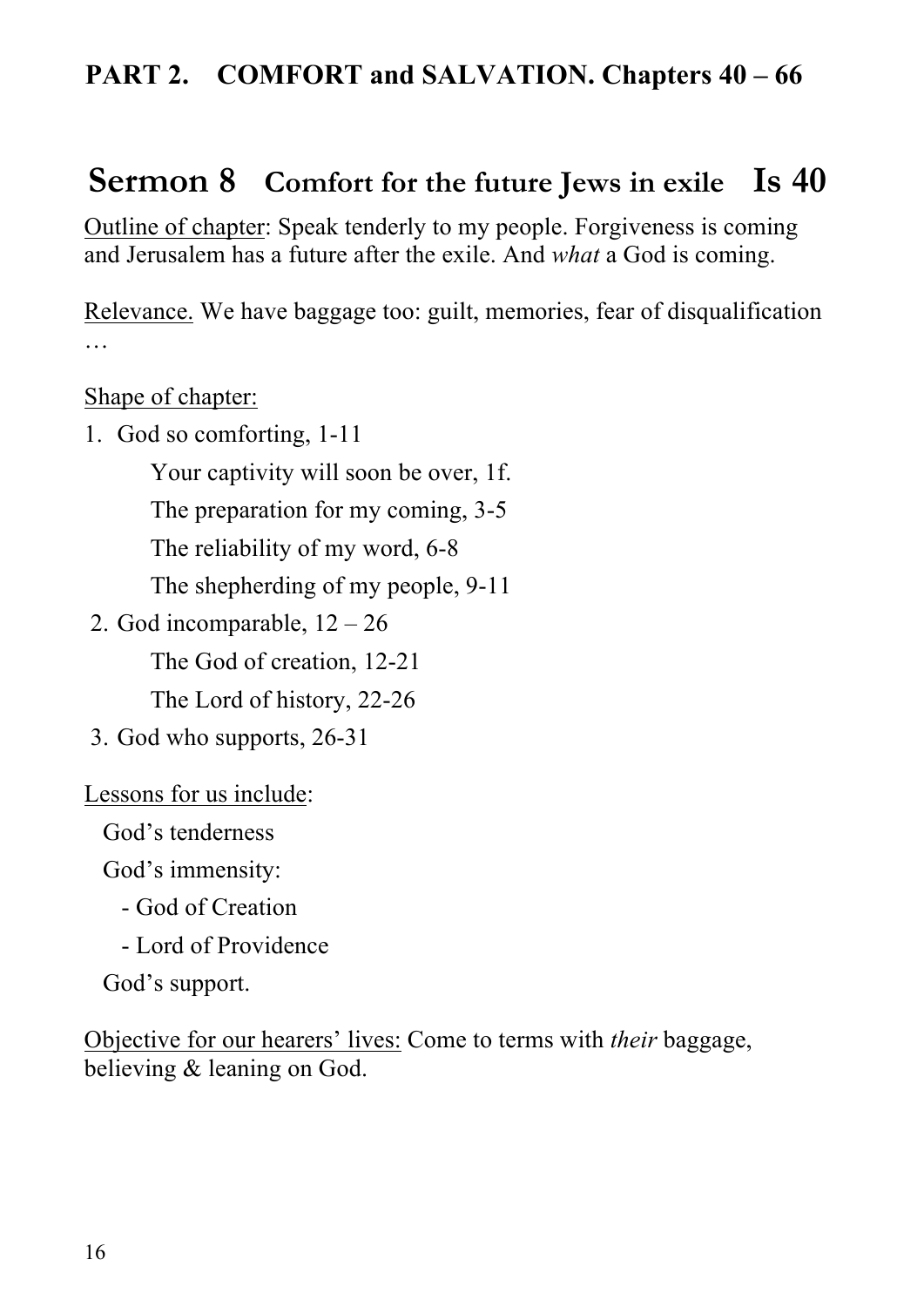### **Sermon 9 The first servant song Isaiah 42.1-9**

Reasons for inclusion: The cruciality of the Servant passages; Jesus' agenda; God's delight in Him.

Outline of passage: (God speaking). "Let me tell you about my coming servant. He will be full of the Holy Spirit. He will steadily bring justice to the nations. Not harshly, yet he will do it with unquenchable certainty, and I will be with him until people are free.

#### Key features

 *Jesus' resource for ministry*: the Holy Spirit (v. 1) *Jesus' mission*: justice (3 x in 4 verses) *Jesus' style*: gentle (v. 2,3) *Jesus' spirit*: unquenchable determination (v. 4) *Jesus' inspiration*: God's call (v. 5,6)

 *Jesus' goal in ministry*: our unshackling to become all that God intended (v. 7-9)

Objectives for our hearers' lives:

- To share God's pride in Jesus
- Inner freedom and vision to play the part for which God made them.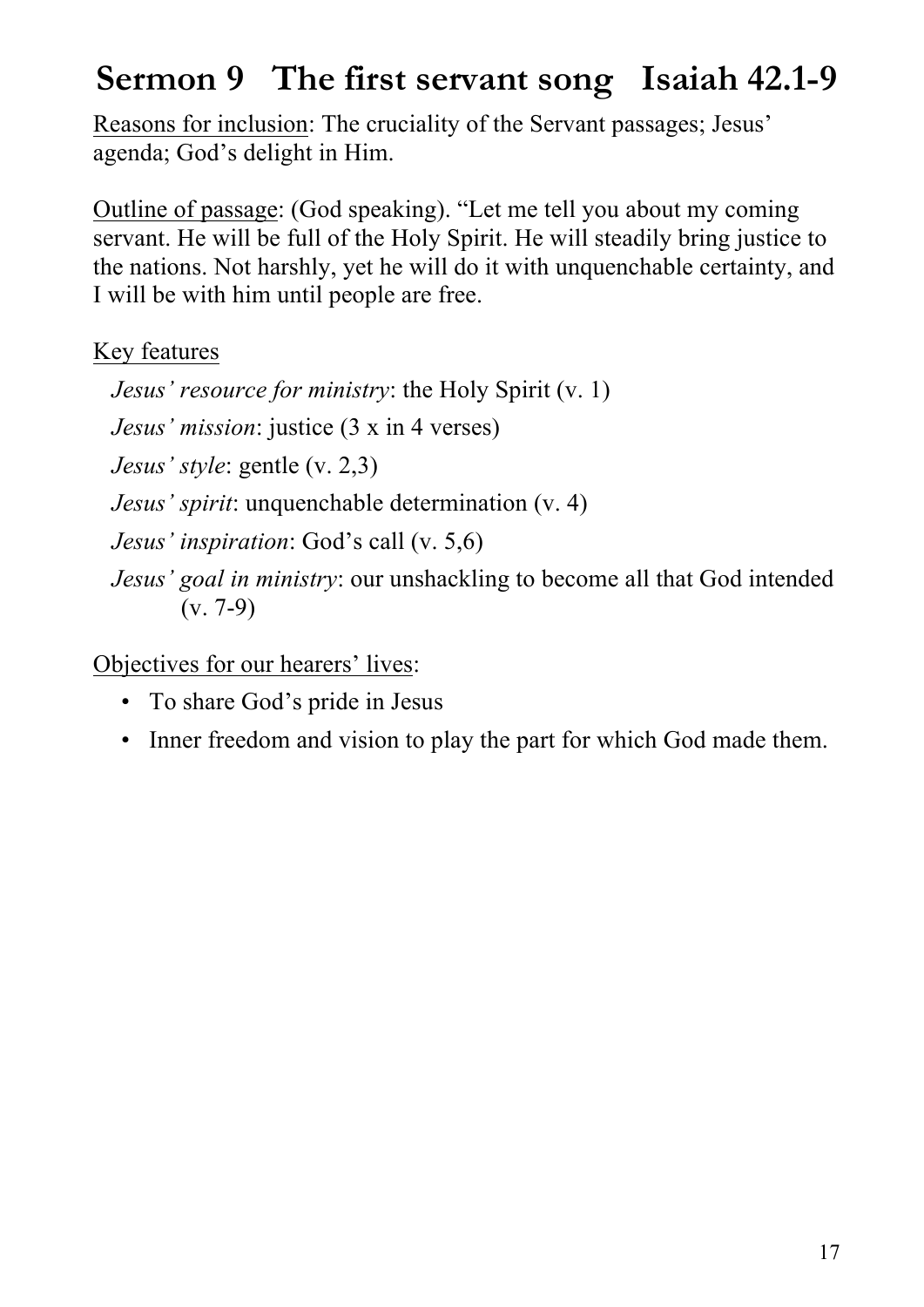### **Sermon 10 'Who is like our God?' Isaiah 44**

Reason for inclusion: A repeated theme in 40-48, 'Wha's like Me?' *cf.* **40.**18,25; **41.**26-29; 4**2.**24; **43.**10-12; **44.**6f; **45.**5f,14,18,21f; **48.**4f, 11!

OutlineI nearly had to destroy you (43.27f) but you are still my chosen people. I will pour out my Spirit and blessing on you. Who is like me? I established this people; I tell the future. The alternatives to me are human constructs, brainless, powerless. Whereas I have redeemed you and will show my glory by getting one Cyrus to return you home.

Structure: amidst your exile and all its shame (43.27f, Ps.137.1-4),

- Don't be afraid, 1-6
- I'm unlike all other gods, 7-26
- Through a certain Cyrus I'm going to get you home, 26-28

Lessons include**:** our God is a God who

- *counters our fears*, 1-6
- *is absolutely unrivalled, incomparable.* Pastorally cp John 6.68
- *deserves our trust*, 21-23
- *plans our future*, 26-28 (+ Jer.29.11-13)

Objectives for our hearers' lives**:** that they will *tell* God when they are afraid, *regard* him as incomparable and trustworthy, have a confident readiness to *cross-examine* alternative world views, be *assured* of his will for their lives and *believe* in their perseverance.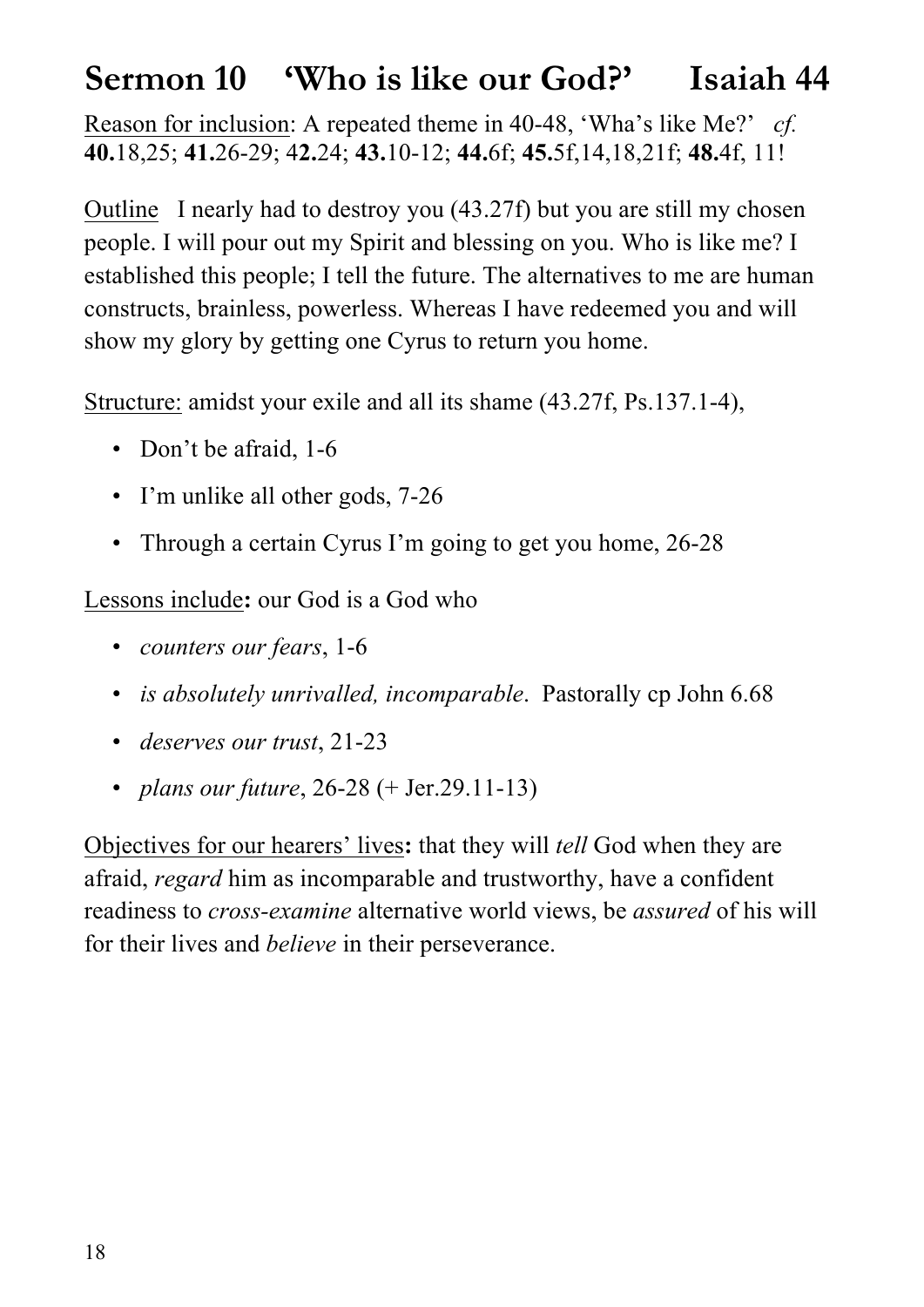### **Sermon 11 Our Saviour, and how he saves us 52.13 - 53.12**

Reasons to include: best chapter in Bible. Heart of Isaiah and of our salvation. 'Come and see the King of love  $\rightarrow$  we worship at your feet.'

Outline: My servant will be great, but via suffering. An extraordinary story: not good-looking, bearing our sorrows. Punishment laid on him brings us the whole of Shalom. He didn't plead not guilty  $\rightarrow$  assigned a grave with the wicked, ended up in a rich man's tomb. Make him *your* guilt-offering and he'll see his child  $\rightarrow$  resurrection, the furthering of God's purposes, and exaltation.

Core Issue: how a righteous God puts guilty sinners in the right, justly.

Structure. See Kidner's 1st two paragraphs *ad loc*. Concentric poem of five stanzas each of 3 verses:

Exaltation via suffering 10-12

Humility and rejection 1-3

The divinely appointed substitute 4-6

Humility and execution 7-9

Exaltation (and satisfaction!) via suffering 10-12

Objective for our hearers' lives: 'my faith has found a resting place, first verse and chorus

A few special points:

Most quoted OT chapter in the NT: every verse except v.10.

- v.7 Why didn't he open his mouth? Rev. 20 great white throne explains: accepted our guilt pre-Fall.
- v.10 Guilt offering see Lev.  $5.14 6.7$ . Covers both penalty and restitution for so much.
- v.10 Read it as the Hebrew says it. If *you* make his life a guilt offering
- v.11 We have to ask, was it worth it? Am I worth it? Answer: He will be satisfied. (C. Morgan)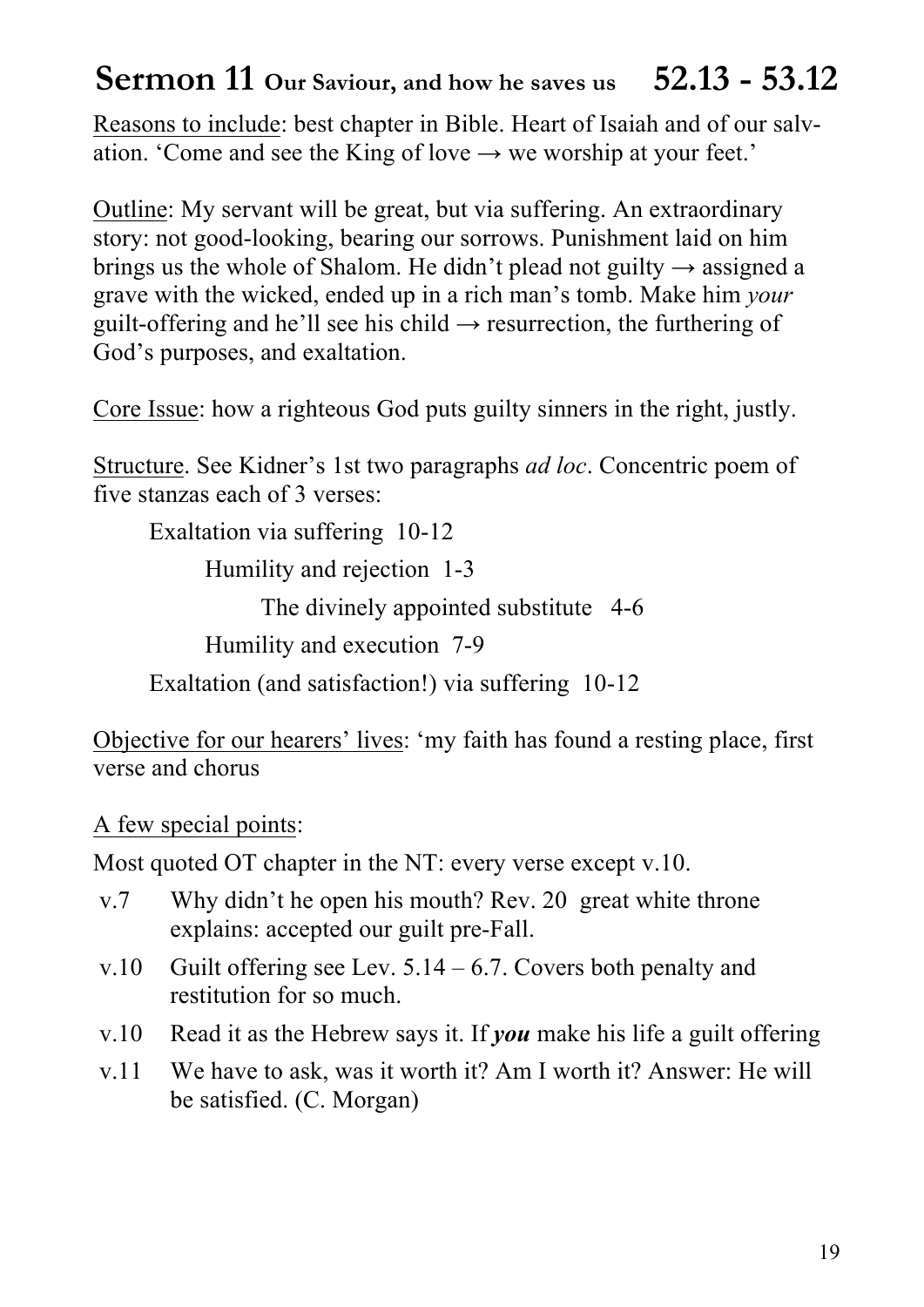## **Sermon 12 God's great offer Isaiah 55**

Reason to include: God offers, free, to *all* who thirst, the atonement of ch. 53 and the benefits described in ch. 54. What a revelation of God's heart.

Outline: Whoever is thirsty, come and take the free gift of the water of life. The alternatives do not satisfy. Like David's son you are to be a witness (3-5 cp Acts 13.34). Take it now, realising it does involve a change of heart and behaviour. This message has power to save, with joy in you and nature; and God's reputation will be enhanced.

Structure:

- 1-3 Hey there! Come and receive God's free gift (we must gain attention)
- 4&5 And let the nations know.
- 6-9 Mind you, it will change your life!
- 10,11 Trust me, this message has power
- 12,13 It will both liberate you and honour God.

Notice:

- *The aptness of God's offer.* We're thirsty, poor and guilty (1&7) and the alternatives don't satisfy (2)
- *The people to whom it is made*: Absolutely all who wish. Twelve imploring words in first 7 verses, and includes those previously outcasts, the eunuch and the alien (ch. 56). The only people excluded: the non-thirsty.
- *The benefits*: Waters, wine, milk, rich fare, covenant with God, an attractive splendour (5), mercy, pardon, joy, peace, blessing the creation and honouring God.
- *The way to receive them*: so simple (*cp.* Rom.10.6-9), just 'come to Me.'
- *The new values faith brings*. To listen to God, invite others, abnegate sin, honour God.
- *Three things about the gospel*: its simplicity, its sufficiency, its solemnity.

Objective for our hearers' lives: to receive Christ (afresh), freely offered in the Gospel.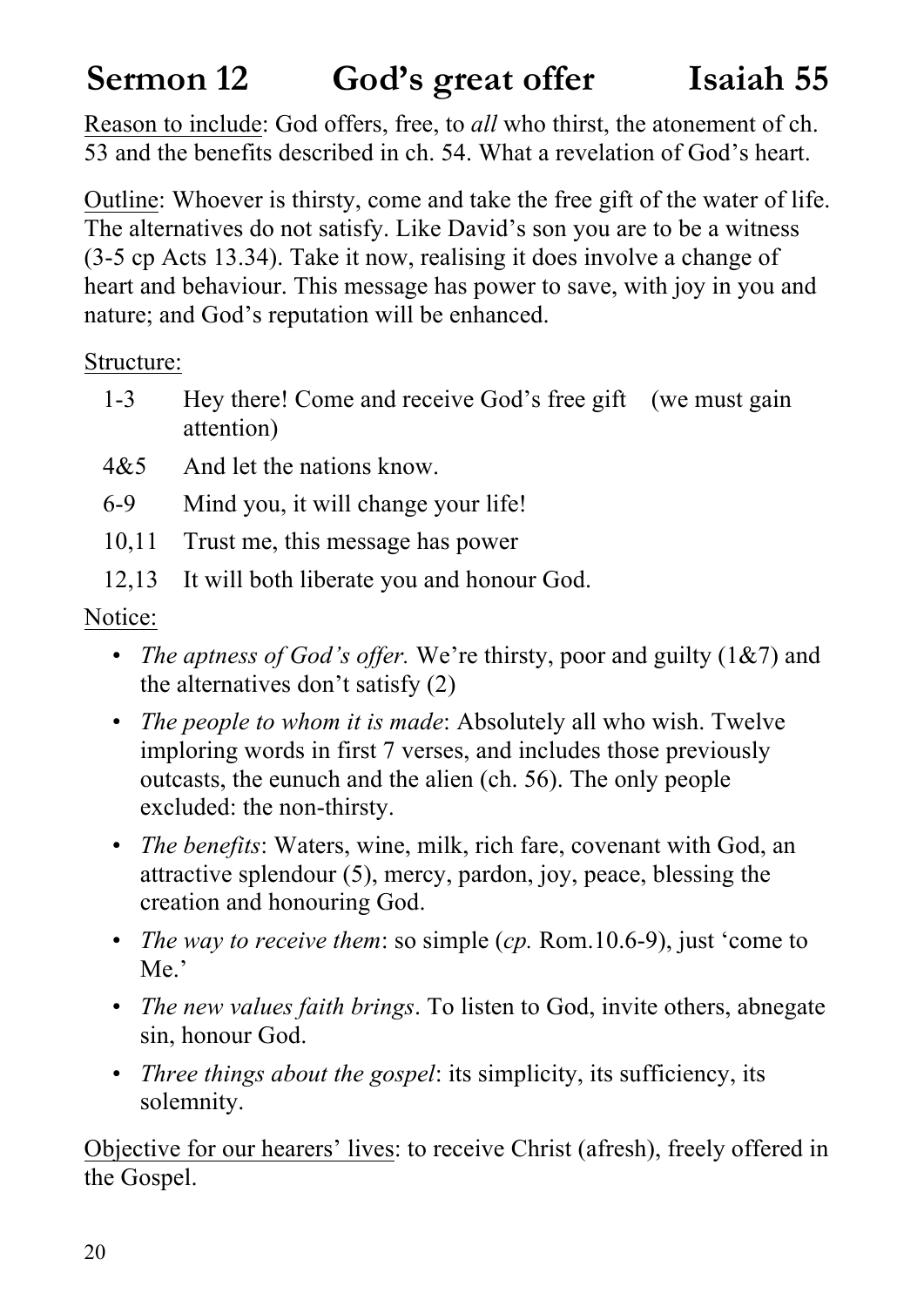### **Sermon 13 The next life. New heavens, new earth 65.17-25**

- Reason for including: Spells out the climax of Isaiah's vision, so repeatedly alluded to (ch. 11.1-9; 25; 26; 35; 51.6-11; 53.11f). Tells of the next life, the eternal dimension of salvation.
- Recommended reading: Randy Alcorn, 'Heaven,' Tyndale House 2004. 1 Cor.15, Living Bible.
- Outline: (God speaking) I am going to create new heavens and a new earth – a delight – no more weeping, no shortened lives. But not as spirits playing harps on a cloud; (new)bodily life with houses and vineyards. Walking in the will of God (24). Satan overthrown ('dust will be the serpent's food' 25 cp Gen. 3.14). Harmony in creation: 'they will neither harm or destroy on all my holy mountain.'
- Features of the next life: forgetting the past (17), fullness of life (18-20), freedom from misfortune (21-23a), fulfilling work (22), fellowship with God (23b, 24); the expulsion of Satan (25); and harmony in the redeemed creation (25, cp Rom.8.19ff and Isa.11.6-9).

No strong structure to passage:

| <b>Possibly:</b>                   | or do it thematically. |
|------------------------------------|------------------------|
| • the redeemed creation, $17 & 25$ | Our new life will be:  |
| • the redeemed Jerusalem, 18       | - embodied             |
| $\cdot$ the redeemed life, 19-24:  | - social               |
| joyful for man and God             | - responsible          |
| physical                           | - joyful               |
| walking with God                   |                        |

Objective for our hearers' lives: To long for heaven and live towards it.